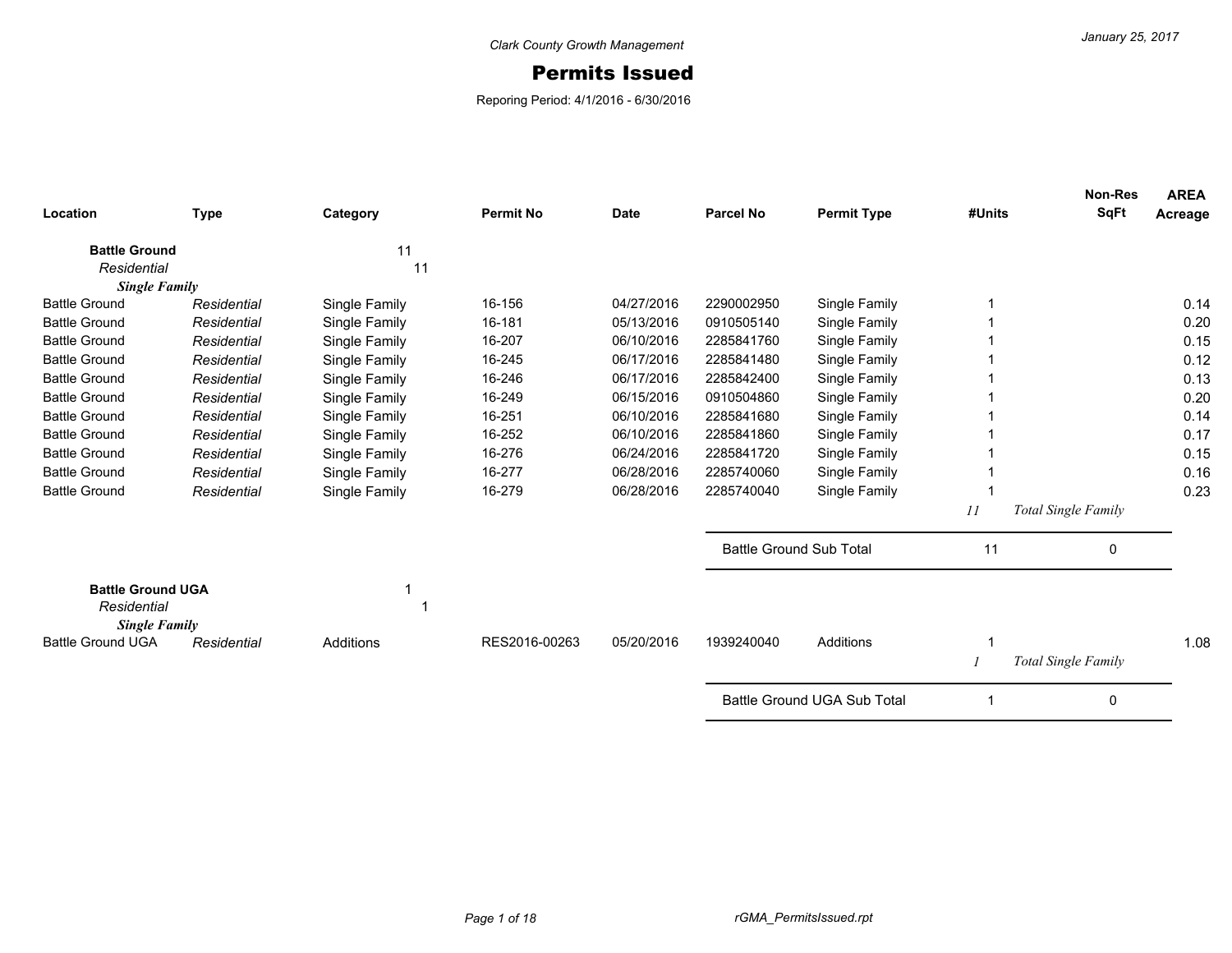| Location | <b>Type</b>                         | Category                       | <b>Permit No</b> | Date       | <b>Parcel No</b> | <b>Permit Type</b> | #Units | <b>Non-Res</b><br><b>SqFt</b> | <b>AREA</b><br>Acreage |
|----------|-------------------------------------|--------------------------------|------------------|------------|------------------|--------------------|--------|-------------------------------|------------------------|
| Camas    |                                     | 27                             |                  |            |                  |                    |        |                               |                        |
|          | Non-Residential                     | 1                              |                  |            |                  |                    |        |                               |                        |
| Camas    | Non-Residential                     | Industrial                     | 16-00388         | 05/26/2016 | 1761540000       | Industrial         |        | 12,000                        | 1.00                   |
|          |                                     |                                |                  |            |                  |                    |        | 12000.00                      |                        |
|          | Residential                         | 26                             |                  |            |                  |                    |        |                               |                        |
| Camas    | <b>Single Family</b><br>Residential |                                | 16-00209         | 04/04/2016 | 0841060000       | Single Family      | 1      |                               | 0.23                   |
| Camas    | Residential                         | Single Family<br>Single Family | 16-00219         | 04/07/2016 | 1256630000       | Single Family      |        |                               | 0.18                   |
| Camas    | Residential                         | Single Family                  | 16-00255         | 04/19/2016 | 9860360510       | Single Family      |        |                               | 0.16                   |
| Camas    | Residential                         | Single Family                  | 16-00277         | 04/27/2016 | 1254030320       | Single Family      |        |                               | 0.15                   |
| Camas    | Residential                         | Single Family                  | 16-00282         | 04/28/2016 | 9860343820       | Single Family      |        |                               | 0.15                   |
| Camas    | Residential                         | Single Family                  | 16-00312         | 05/05/2016 | 9860356250       | Single Family      |        |                               | 0.18                   |
| Camas    | Residential                         | Single Family                  | 16-00328         | 05/11/2016 | 0888150000       | Single Family      |        |                               | 0.11                   |
| Camas    | Residential                         | Single Family                  | 16-00330         | 05/11/2016 | 0922327020       | Single Family      |        |                               | 0.27                   |
| Camas    | Residential                         | Single Family                  | 16-00342         | 05/16/2016 | 9860360760       | Single Family      |        |                               | 0.14                   |
| Camas    | Residential                         | Single Family                  | 16-00343         | 05/16/2016 | 9860360500       | Single Family      |        |                               | 0.16                   |
| Camas    | Residential                         | Single Family                  | 16-00344         | 05/16/2016 | 9860360640       | Single Family      |        |                               | 0.14                   |
| Camas    | Residential                         | Single Family                  | 16-00347         | 05/17/2016 | 1781180280       | Single Family      |        |                               | 0.15                   |
| Camas    | Residential                         | Single Family                  | 16-00354         | 05/18/2016 | 9860360650       | Single Family      |        |                               | 0.14                   |
| Camas    | Residential                         | Single Family                  | 16-00387         | 05/26/2016 | 0849210780       | Single Family      |        |                               | 0.39                   |
| Camas    | Residential                         | Single Family                  | 16-00422         | 06/10/2016 | 9860388650       | Single Family      |        |                               | 0.05                   |
| Camas    | Residential                         | Single Family                  | 16-00423         | 06/10/2016 | 9860388660       | Single Family      |        |                               | 0.04                   |
| Camas    | Residential                         | Single Family                  | 16-00424         | 06/10/2016 | 9860388670       | Single Family      |        |                               | 0.05                   |
| Camas    | Residential                         | Single Family                  | 16-00425         | 06/10/2016 | 9860388680       | Single Family      |        |                               | 0.05                   |
| Camas    | Residential                         | Single Family                  | 16-00426         | 06/10/2016 | 9860388690       | Single Family      |        |                               | 0.04                   |
| Camas    | Residential                         | Single Family                  | 16-00427         | 06/10/2016 | 9860388700       | Single Family      |        |                               | 0.05                   |
| Camas    | Residential                         | Single Family                  | 16-00430         | 06/10/2016 | 0849211760       | Single Family      |        |                               | 0.24                   |
| Camas    | Residential                         | Single Family                  | 16-00432         | 06/15/2016 | 1781180270       | Single Family      |        |                               | 0.14                   |
| Camas    | Residential                         | Single Family                  | 16-00453         | 06/22/2016 | 9860343800       | Single Family      |        |                               | 0.17                   |
| Camas    | Residential                         | Single Family                  | 16-00457         | 06/23/2016 | 9860360490       | Single Family      |        |                               | 0.14                   |
| Camas    | Residential                         | Single Family                  | 16-00458         | 06/23/2016 | 9860360750       | Single Family      |        |                               | 0.14                   |
| Camas    | Residential                         | Single Family                  | 16-00480         | 06/28/2016 | 1781180120       | Single Family      |        |                               | 0.13                   |
|          |                                     |                                |                  |            |                  |                    | 26     | <b>Total Single Family</b>    |                        |
|          |                                     |                                |                  |            | Camas Sub Total  |                    | 26     | 12.000                        |                        |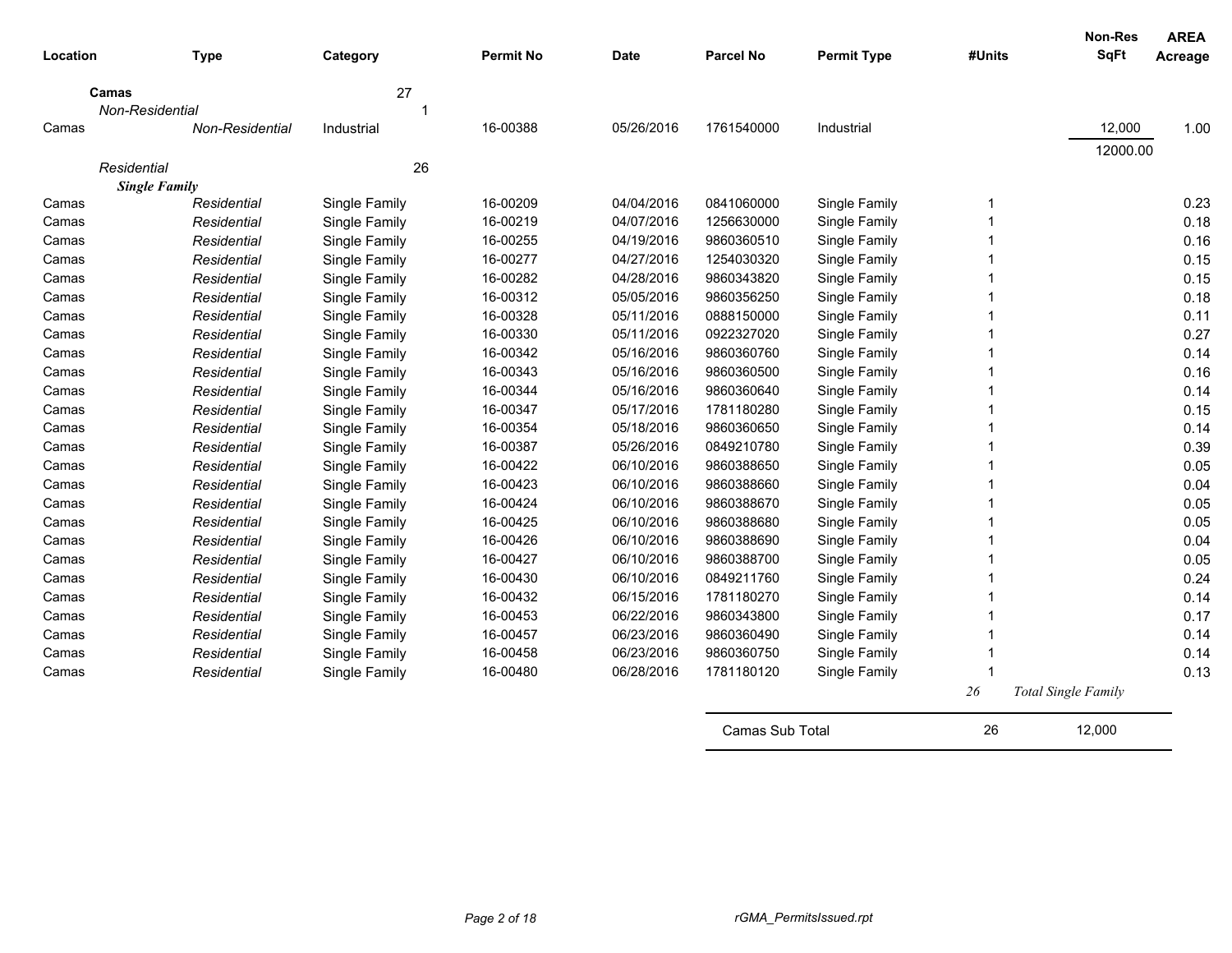| Location                        | <b>Type</b>          | Category      | <b>Permit No</b> | Date       | <b>Parcel No</b>    | <b>Permit Type</b> | #Units         | Non-Res<br><b>SqFt</b> | <b>AREA</b><br>Acreage |
|---------------------------------|----------------------|---------------|------------------|------------|---------------------|--------------------|----------------|------------------------|------------------------|
| <b>La Center</b><br>Residential |                      |               |                  |            |                     |                    |                |                        |                        |
|                                 | <b>Multi-Family</b>  |               |                  |            |                     |                    |                |                        |                        |
| La Center                       | Residential          | Multi-Family  | MN16-0002        | 05/04/2016 | 0629651020          | Multi-Family       | 2              |                        | 0.42                   |
| La Center                       | Residential          | Multi-Family  | MN16-0003        | 05/04/2016 | 0629650960          | Multi-Family       | $\overline{2}$ |                        | 0.43                   |
|                                 |                      |               |                  |            |                     |                    |                | Total Multi-Family     |                        |
|                                 | <b>Single Family</b> |               |                  |            |                     |                    |                |                        |                        |
| La Center                       | Residential          | Single Family | RN16-0003        | 04/07/2016 | 2586300000          | Single Family      |                |                        | 1.84                   |
| La Center                       | Residential          | Single Family | RN16-0004        | 04/07/2016 | 2589050560          | Single Family      |                |                        | 0.17                   |
| La Center                       | Residential          | Single Family | RN16-0005        | 04/15/2016 | 2589050080          | Single Family      |                |                        | 0.17                   |
| La Center                       | Residential          | Single Family | RN16-0006        | 04/29/2016 | 2589050060          | Single Family      |                |                        | 0.17                   |
| La Center                       | Residential          | Single Family | RN16-0007        | 05/20/2016 | 2589050040          | Single Family      |                |                        | 0.17                   |
|                                 |                      |               |                  |            |                     |                    | 5              | Total Single Family    |                        |
|                                 |                      |               |                  |            | La Center Sub Total |                    | 9              | 0                      |                        |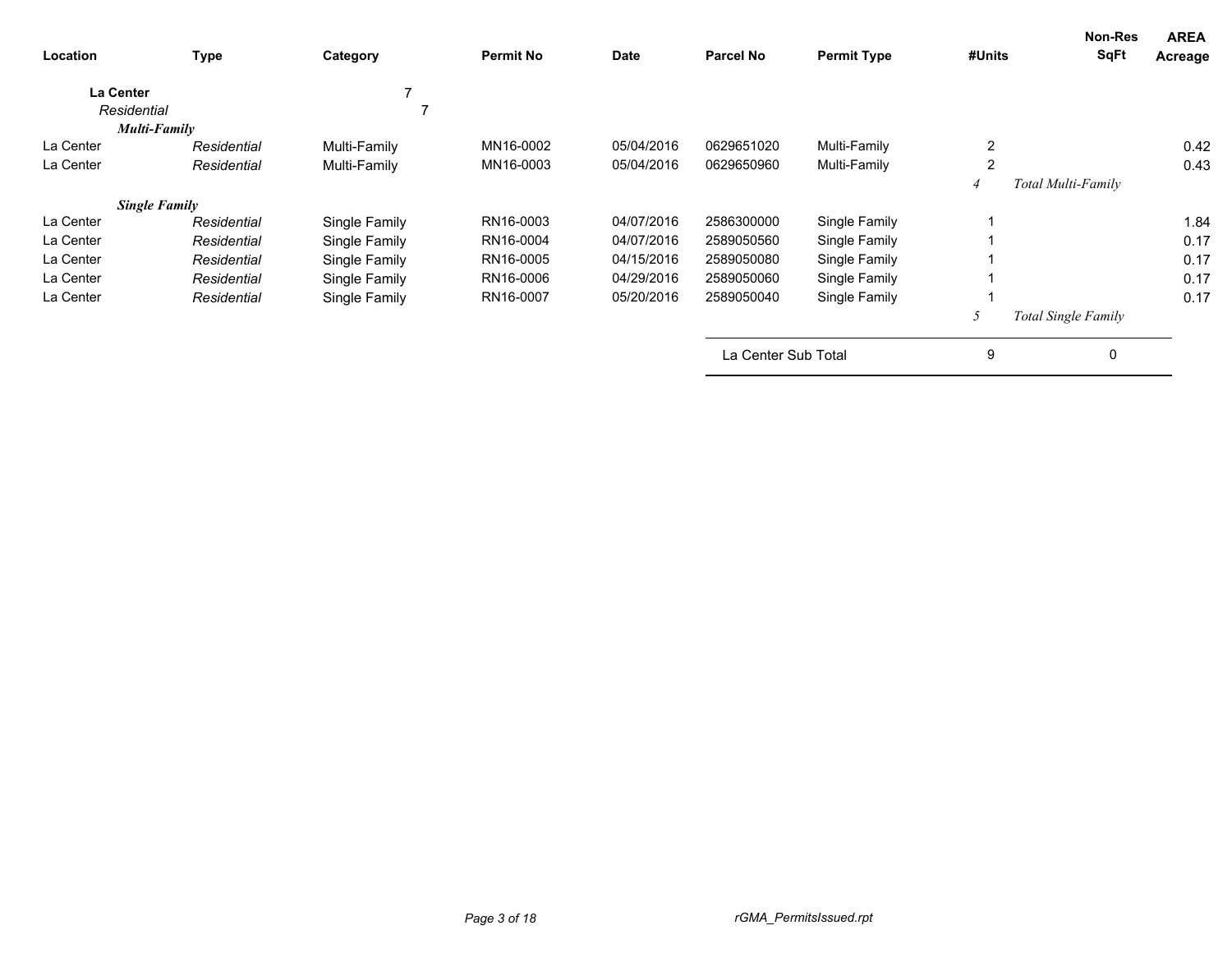| Location    | <b>Type</b>          | Category      | <b>Permit No</b> | Date       | <b>Parcel No</b> | <b>Permit Type</b> | #Units | Non-Res<br><b>SqFt</b>     | <b>AREA</b><br>Acreage |
|-------------|----------------------|---------------|------------------|------------|------------------|--------------------|--------|----------------------------|------------------------|
| Ridgefield  |                      | 13            |                  |            |                  |                    |        |                            |                        |
| Residential |                      | 13            |                  |            |                  |                    |        |                            |                        |
|             | <b>Single Family</b> |               |                  |            |                  |                    |        |                            |                        |
| Ridgefield  | Residential          | Single Family | BLD-16-0114      | 06/09/2016 | 9860286690       | Single Family      |        |                            | 5.30                   |
| Ridgefield  | Residential          | Single Family | BLD-16-0151      | 05/10/2016 | 9860287330       | Single Family      |        |                            | 0.20                   |
| Ridgefield  | Residential          | Single Family | BLD-16-0152      | 05/10/2016 | 9860287320       | Single Family      |        |                            | 0.19                   |
| Ridgefield  | Residential          | Single Family | BLD-16-0160      | 05/12/2016 | 1210610460       | Single Family      |        |                            | 0.20                   |
| Ridgefield  | Residential          | Single Family | BLD-16-0193      | 05/24/2016 | 0683182700       | Single Family      |        |                            | 0.16                   |
| Ridgefield  | Residential          | Single Family | BLD-16-0202      | 05/04/2016 | 0683181940       | Single Family      |        |                            | 0.22                   |
| Ridgefield  | Residential          | Single Family | BLD-16-0212      | 06/07/2016 | 9860282570       | Single Family      |        |                            | 0.14                   |
| Ridgefield  | Residential          | Single Family | BLD-16-0220      | 06/03/2016 | 9860362360       | Single Family      |        |                            | 0.06                   |
| Ridgefield  | Residential          | Single Family | BLD-16-0223      | 06/03/2016 | 9860362370       | Single Family      |        |                            | 0.06                   |
| Ridgefield  | Residential          | Single Family | BLD-16-0224      | 05/20/2016 | 0683181920       | Single Family      |        |                            | 0.21                   |
| Ridgefield  | Residential          | Single Family | BLD-16-0234      | 06/20/2016 | 9860362410       | Single Family      |        |                            | 0.06                   |
| Ridgefield  | Residential          | Single Family | BLD-16-0237      | 06/22/2016 | 9860261370       | Single Family      |        |                            | 0.30                   |
| Ridgefield  | Residential          | Single Family | BLD-16-0242      | 06/14/2016 | 0683182620       | Single Family      |        |                            | 0.15                   |
|             |                      |               |                  |            |                  |                    | 13     | <b>Total Single Family</b> |                        |
|             |                      |               |                  |            |                  |                    |        |                            |                        |

Ridgefield Sub Total 13 0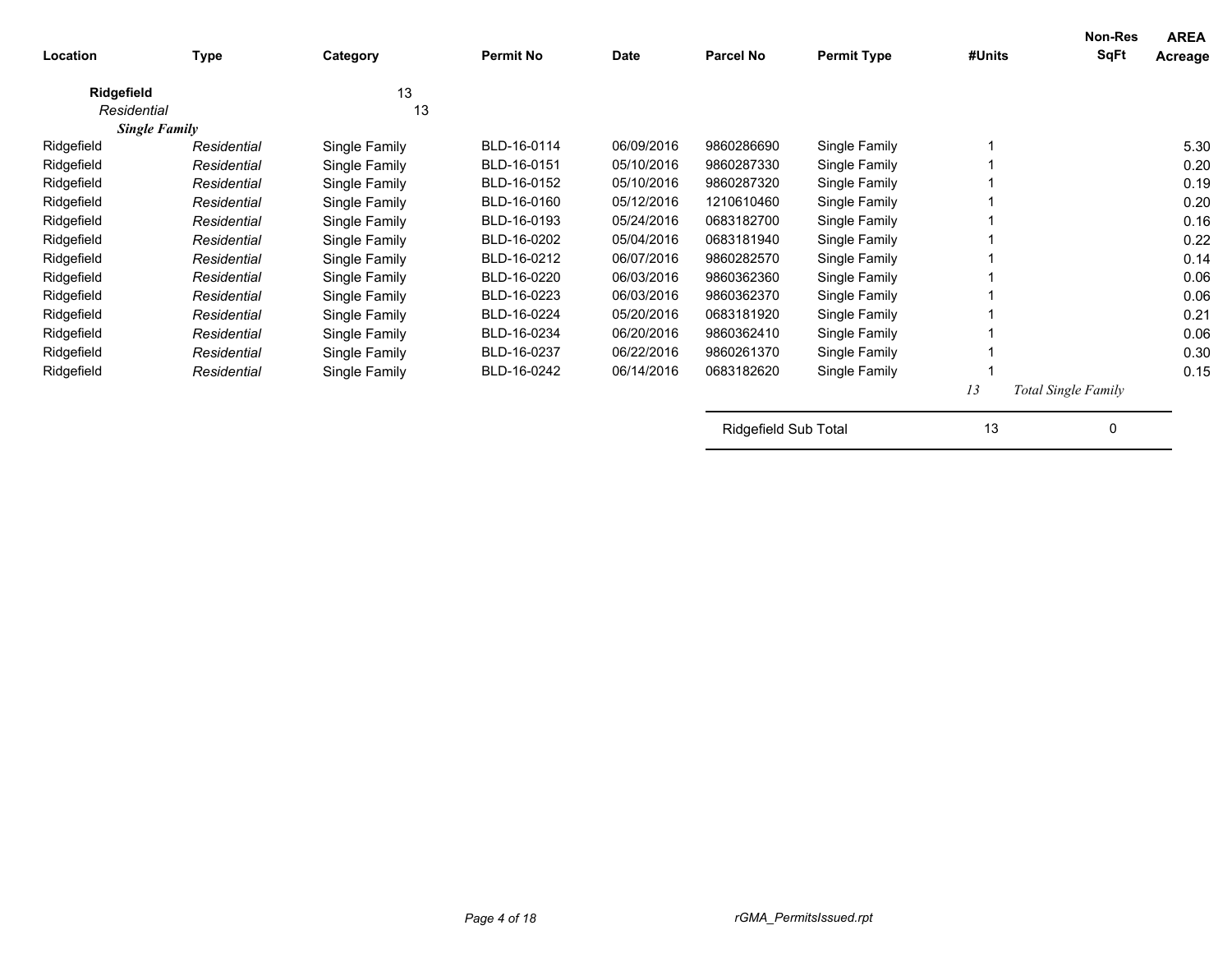|                 |                      |                         |                  |             |                  |                         |        | <b>Non-Res</b> | <b>AREA</b> |
|-----------------|----------------------|-------------------------|------------------|-------------|------------------|-------------------------|--------|----------------|-------------|
| Location        | Type                 | Category                | <b>Permit No</b> | <b>Date</b> | <b>Parcel No</b> | <b>Permit Type</b>      | #Units | <b>SqFt</b>    | Acreage     |
| Vancouver       |                      | 62                      |                  |             |                  |                         |        |                |             |
| Non-Residential |                      | 12                      |                  |             |                  |                         |        |                |             |
| Vancouver       | Non-Residential      | <b>Other Commercial</b> | CMI-193682       | 05/04/2016  | 1608180000       | <b>Other Commercial</b> |        | 1,433          | 0.62        |
| Vancouver       | Non-Residential      | <b>Other Commercial</b> | CMI-193684       | 05/04/2016  | 1608180000       | <b>Other Commercial</b> |        | 3,320          | 0.62        |
| Vancouver       | Non-Residential      | <b>Other Commercial</b> | CMI-193685       | 05/04/2016  | 1608180000       | <b>Other Commercial</b> |        | 11,727         | 0.62        |
| Vancouver       | Non-Residential      | <b>Other Commercial</b> | CMI-193686       | 05/04/2016  | 1608180000       | <b>Other Commercial</b> |        | 11,727         | 0.62        |
| Vancouver       | Non-Residential      | <b>Other Commercial</b> | CMI-193687       | 05/04/2016  | 1608180000       | <b>Other Commercial</b> |        | 11,727         | 0.62        |
| Vancouver       | Non-Residential      | <b>Other Commercial</b> | CMI-193688       | 05/04/2016  | 1608180000       | <b>Other Commercial</b> |        | 7,184          | 0.62        |
| Vancouver       | Non-Residential      | <b>Other Commercial</b> | CMI-193689       | 05/04/2016  | 1608180000       | <b>Other Commercial</b> |        | 7,800          | 0.62        |
| Vancouver       | Non-Residential      | <b>Other Commercial</b> | CMI-194235       | 04/26/2016  | 1523720040       | Other Commercial        |        | 257,609        | 10.05       |
| Vancouver       | Non-Residential      | <b>Other Commercial</b> | CMI-194237       | 04/26/2016  | 1523720040       | Other Commercial        |        | 95,265         | 10.05       |
| Vancouver       | Non-Residential      | <b>Other Commercial</b> | CMI-198357       | 06/22/2016  | 1258430020       | Other Commercial        |        | 15,007         | 1.38        |
| Vancouver       | Non-Residential      | <b>Other Commercial</b> | CMI-203208       | 06/28/2016  | 1107940040       | Other Commercial        |        | 4,303          | 3.18        |
| Vancouver       | Non-Residential      | <b>Other Commercial</b> | CMI-203263       | 06/21/2016  | 1597520000       | <b>Other Commercial</b> |        | 280            | 11.81       |
|                 |                      |                         |                  |             |                  |                         |        | 427382.00      |             |
| Residential     | <b>Single Family</b> | 50                      |                  |             |                  |                         |        |                |             |
| Vancouver       | Residential          | Mobile Home             | RES-202139       | 05/16/2016  | 6012780000       | Mobile Home             | -1     |                | 0.00        |
| Vancouver       | Residential          | Single Family           | RES-183510       | 05/18/2016  | 0124480020       | Single Family           |        |                | 1.29        |
| Vancouver       | Residential          | Single Family           | RES-183673       | 05/12/2016  | 0379160790       | Single Family           |        |                | 0.21        |
| Vancouver       | Residential          | Single Family           | RES-194481       | 04/11/2016  | 9860265880       | Single Family           |        |                | 0.11        |
| Vancouver       | Residential          | Single Family           | RES-195168       | 04/25/2016  | 1133410000       | Single Family           |        |                | 0.44        |
| Vancouver       | Residential          | Single Family           | RES-197740       | 04/15/2016  | 9860380020       | Single Family           |        |                | 0.14        |
| Vancouver       | Residential          | Single Family           | RES-197741       | 04/22/2016  | 9860380010       | Single Family           |        |                | 0.11        |
| Vancouver       | Residential          | Single Family           | RES-197767       | 04/22/2016  | 9860380030       | Single Family           |        |                | 0.10        |
| Vancouver       | Residential          | Single Family           | RES-197986       | 04/08/2016  | 1637631320       | Single Family           |        |                | 0.04        |
| Vancouver       | Residential          | Single Family           | RES-197987       | 04/08/2016  | 1637630640       | Single Family           |        |                | 0.05        |
| Vancouver       | Residential          | Single Family           | RES-198030       | 04/12/2016  | 1225750220       | Single Family           |        |                | 0.23        |
|                 |                      |                         | RES-198032       | 04/12/2016  | 1225750200       | Single Family           |        |                | 0.18        |
| Vancouver       | Residential          | Single Family           | RES-198035       | 05/06/2016  | 0357707370       | Single Family           |        |                | 0.30        |
| Vancouver       | Residential          | Single Family           | RES-198611       | 05/20/2016  | 1095832000       |                         |        |                | 0.46        |
| Vancouver       | Residential          | Single Family           |                  |             |                  | Single Family           |        |                |             |
| Vancouver       | Residential          | Single Family           | RES-198694       | 04/08/2016  | 9860380110       | Single Family           |        |                | 0.09        |
| Vancouver       | Residential          | Single Family           | RES-198873       | 04/12/2016  | 1097740960       | Single Family           |        |                | 0.14        |
| Vancouver       | Residential          | Single Family           | RES-198984       | 06/09/2016  | 0357707360       | Single Family           |        |                | 0.23        |
| Vancouver       | Residential          | Single Family           | RES-199953       | 05/05/2016  | 1635050060       | Single Family           |        |                | 0.13        |
| Vancouver       | Residential          | Single Family           | RES-199954       | 05/05/2016  | 1635050080       | Single Family           |        |                | 0.13        |
| Vancouver       | Residential          | Single Family           | RES-200069       | 05/09/2016  | 0352730050       | Single Family           |        |                | 0.11        |
| Vancouver       | Residential          | Single Family           | RES-200358       | 05/31/2016  | 0379205380       | Single Family           |        |                | 0.25        |
| Vancouver       | Residential          | Single Family           | RES-200469       | 05/13/2016  | 1497520160       | Single Family           |        |                | 0.05        |
| Vancouver       | Residential          | Single Family           | RES-200470       | 05/13/2016  | 1497520110       | Single Family           |        |                | 0.05        |
| Vancouver       | Residential          | Single Family           | RES-200482       | 05/13/2016  | 1497520340       | Single Family           |        |                | 0.05        |
| Vancouver       | Residential          | Single Family           | RES-200483       | 05/13/2016  | 1497520360       | Single Family           |        |                | 0.06        |
| Vancouver       | Residential          | Single Family           | RES-200484       | 05/13/2016  | 1497520350       | Single Family           |        |                | 0.06        |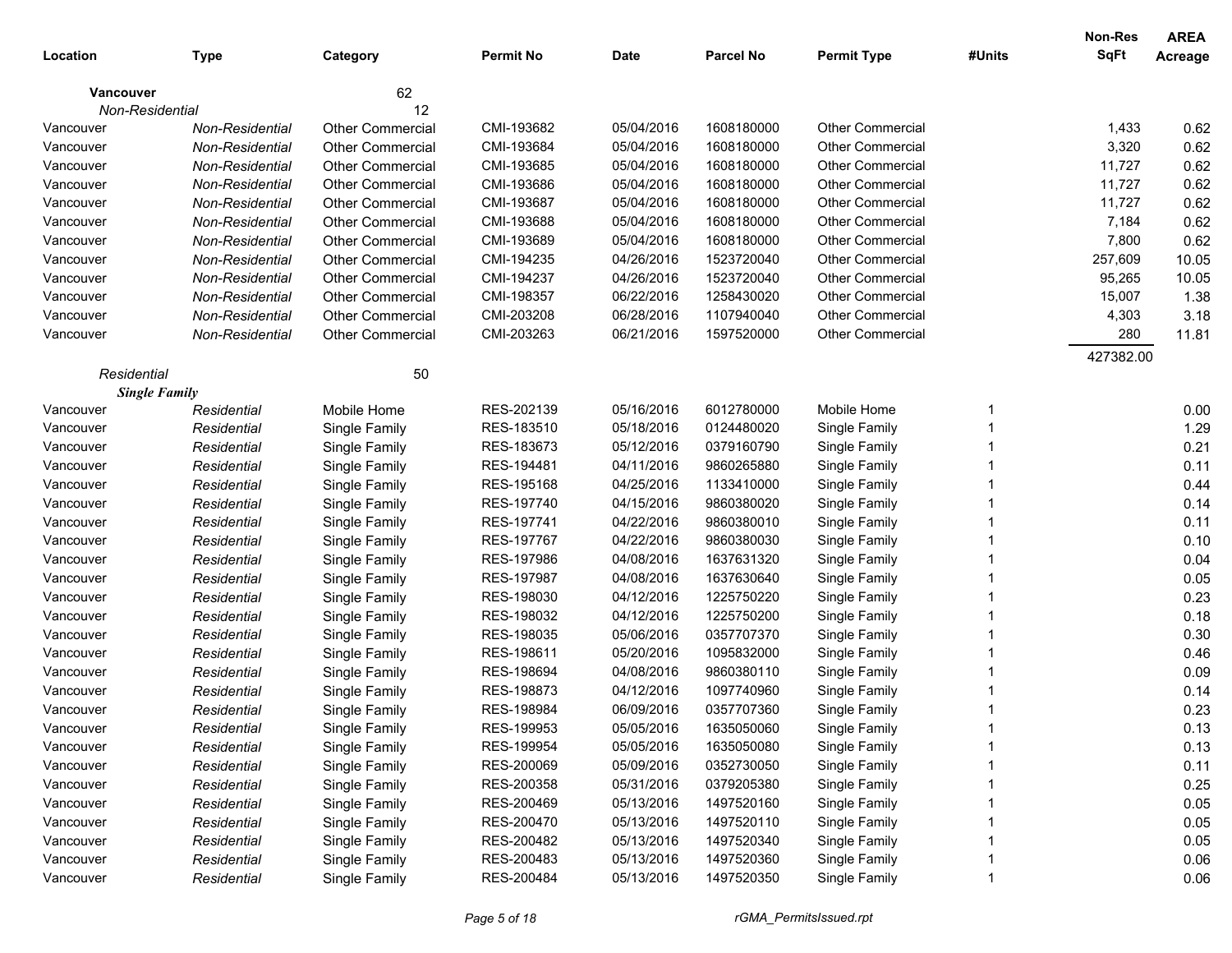|                                    |                 |               |                  |            |                     |                    |                         | <b>Non-Res</b>      | <b>AREA</b> |
|------------------------------------|-----------------|---------------|------------------|------------|---------------------|--------------------|-------------------------|---------------------|-------------|
| Location                           | <b>Type</b>     | Category      | <b>Permit No</b> | Date       | <b>Parcel No</b>    | <b>Permit Type</b> | #Units                  | <b>SqFt</b>         | Acreage     |
| Vancouver                          |                 | 62            |                  |            |                     |                    |                         |                     |             |
| Residential                        |                 | 50            |                  |            |                     |                    |                         |                     |             |
| <b>Single Family</b>               |                 |               |                  |            |                     |                    |                         |                     |             |
| Vancouver                          | Residential     | Single Family | RES-200485       | 05/13/2016 | 1497520510          | Single Family      |                         |                     | 0.06        |
| Vancouver                          | Residential     | Single Family | RES-200486       | 05/13/2016 | 1497520170          | Single Family      |                         |                     | 0.06        |
| Vancouver                          | Residential     | Single Family | RES-200488       | 05/03/2016 | 9860380430          | Single Family      |                         |                     | 0.16        |
| Vancouver                          | Residential     | Single Family | RES-200572       | 05/19/2016 | 1670070100          | Single Family      |                         |                     | 0.30        |
| Vancouver                          | Residential     | Single Family | RES-201210       | 06/21/2016 | 9860380060          | Single Family      |                         |                     | 0.09        |
| Vancouver                          | Residential     | Single Family | RES-201222       | 05/31/2016 | 9860380050          | Single Family      |                         |                     | 0.11        |
| Vancouver                          | Residential     | Single Family | RES-201398       | 06/03/2016 | 1014020040          | Single Family      |                         |                     | 0.13        |
| Vancouver                          | Residential     | Single Family | RES-202192       | 06/24/2016 | 1497520220          | Single Family      |                         |                     | 0.06        |
| Vancouver                          | Residential     | Single Family | RES-202195       | 06/24/2016 | 1497520200          | Single Family      |                         |                     | 0.05        |
| Vancouver                          | Residential     | Single Family | RES-202210       | 06/24/2016 | 1497520210          | Single Family      |                         |                     | 0.05        |
| Vancouver                          | Residential     | Single Family | RES-202211       | 06/24/2016 | 1497520230          | Single Family      |                         |                     | 0.07        |
| Vancouver                          | Residential     | Single Family | RES-202212       | 06/24/2016 | 1497520240          | Single Family      |                         |                     | 0.07        |
| Vancouver                          | Residential     | Single Family | RES-202718       | 06/30/2016 | 1225750180          | Single Family      |                         |                     | 0.19        |
| Vancouver                          | Residential     | Single Family | RES-202982       | 06/08/2016 | 9860380040          | Single Family      |                         |                     | 0.11        |
| Vancouver                          | Residential     | Single Family | RES-203194       | 06/10/2016 | 0123340000          | Single Family      |                         |                     | 0.26        |
| Vancouver                          | Residential     | Single Family | RES-203325       | 06/08/2016 | 9860379990          | Single Family      |                         |                     | 0.10        |
| Vancouver                          | Residential     | Single Family | RES-203509       | 06/20/2016 | 1497520010          | Single Family      |                         |                     | 0.11        |
| Vancouver                          | Residential     | Single Family | RES-203510       | 06/20/2016 | 1497520020          | Single Family      |                         |                     | 0.06        |
| Vancouver                          | Residential     | Single Family | RES-203511       | 06/20/2016 | 1497520040          | Single Family      |                         |                     | 0.05        |
| Vancouver                          | Residential     | Single Family | RES-203512       | 06/20/2016 | 1497520030          | Single Family      |                         |                     | 0.07        |
| Vancouver                          | Residential     | Single Family | RES-203898       | 06/24/2016 | 1497520060          | Single Family      |                         |                     | 0.05        |
| Vancouver                          | Residential     | Single Family | RES-203899       | 06/24/2016 | 1497520290          | Single Family      |                         |                     | 0.08        |
| Vancouver                          | Residential     | Single Family | RES-203900       | 06/24/2016 | 1497520270          | Single Family      |                         |                     | 0.07        |
| Vancouver                          | Residential     | Single Family | RES-204142       | 06/28/2016 | 1124280040          | Single Family      |                         |                     | 0.30        |
|                                    |                 |               |                  |            |                     |                    | $5\theta$               | Total Single Family |             |
|                                    |                 |               |                  |            | Vancouver Sub Total |                    | 50                      | 427,382             |             |
| <b>Vancouver UGA</b>               |                 | 333           |                  |            |                     |                    |                         |                     |             |
| Non-Residential                    |                 |               |                  |            |                     |                    |                         |                     |             |
| Vancouver UGA                      | Non-Residential | Industrial    | COM2015-00160    | 04/21/2016 | 1491550100          | Industrial         |                         | 2,655<br>2655.00    | 1.40        |
| Residential<br><b>Multi-Family</b> |                 | 332           |                  |            |                     |                    |                         |                     |             |
| Vancouver UGA                      | Residential     | <b>Duplex</b> | SFR2015-00750    | 06/30/2016 | 1492750050          | Duplex             | $\overline{\mathbf{c}}$ |                     | 0.22        |
| Vancouver UGA                      | Residential     | Multi-Family  | MFR2016-00002    | 05/24/2016 | 1181410300          | Multi-Family       | 3                       |                     | 0.10        |
| Vancouver UGA                      | Residential     | Multi-Family  | SFR2016-00296    | 04/26/2016 | 9860358630          | Multi-Family       |                         |                     | 0.08        |
| Vancouver UGA                      | Residential     | Multi-Family  | SFR2016-00424    | 05/24/2016 | 9860358480          | Multi-Family       |                         |                     | 0.09        |
| Vancouver UGA                      | Residential     | Multi-Family  | SFR2016-00635    | 06/21/2016 | 9860387390          | Multi-Family       | $\mathbf 1$             |                     | 0.05        |
|                                    |                 |               |                  |            |                     |                    |                         |                     |             |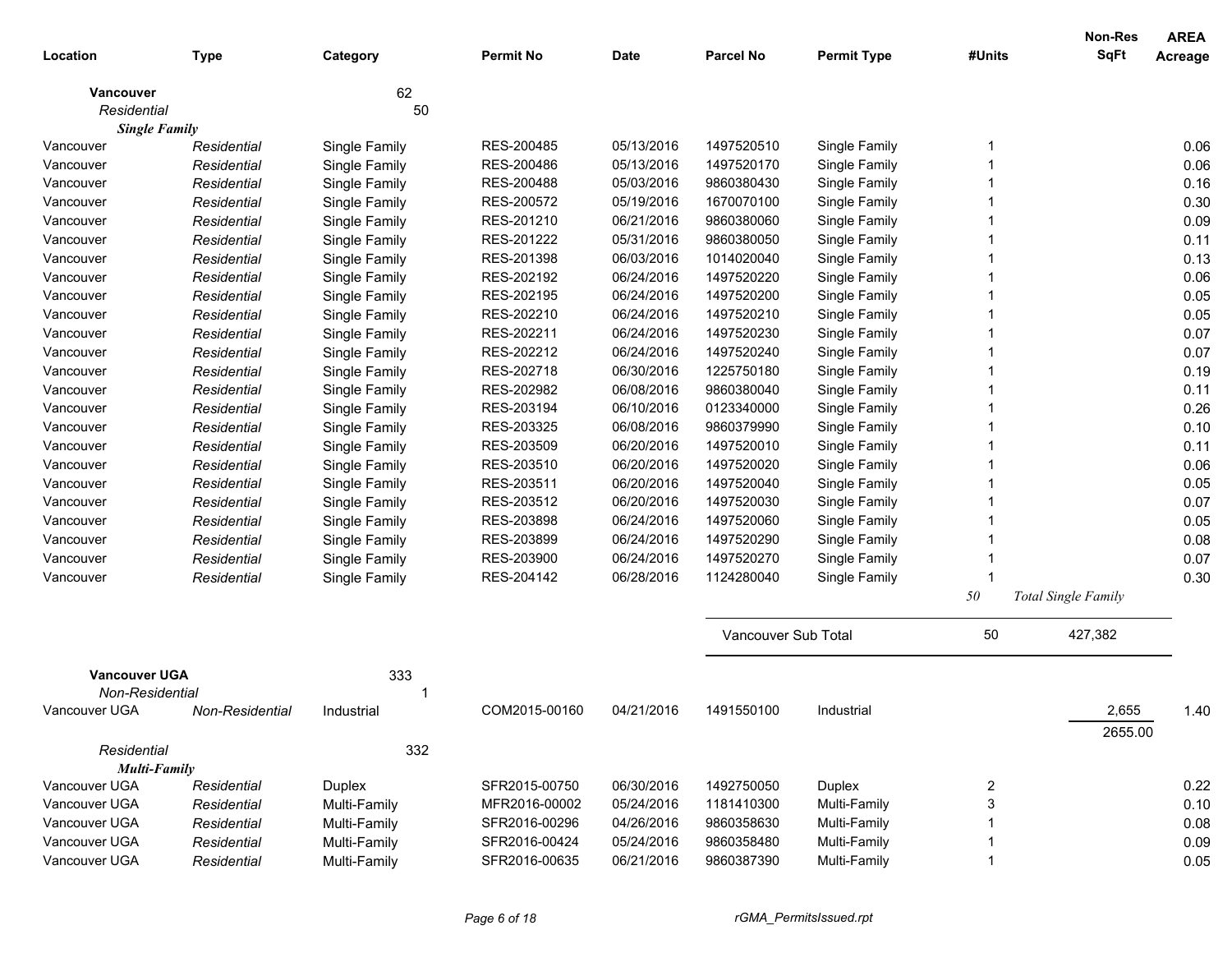| Location             | <b>Type</b> | Category      | <b>Permit No</b> | Date       | <b>Parcel No</b> | <b>Permit Type</b> | #Units | Non-Res<br>SqFt    | <b>AREA</b><br>Acreage |
|----------------------|-------------|---------------|------------------|------------|------------------|--------------------|--------|--------------------|------------------------|
| <b>Vancouver UGA</b> |             | 333           |                  |            |                  |                    |        |                    |                        |
| Residential          |             | 332           |                  |            |                  |                    |        |                    |                        |
| <b>Single Family</b> |             |               |                  |            |                  |                    | 8      | Total Multi-Family |                        |
| Vancouver UGA        | Residential | Additions     | RES2016-00177    | 06/10/2016 | 1567290000       | Additions          | 1      |                    | 0.39                   |
| Vancouver UGA        | Residential | Single Family | SFR2015-01038    | 04/27/2016 | 9860347670       | Single Family      |        |                    | 0.22                   |
| Vancouver UGA        | Residential | Single Family | SFR2015-01123    | 04/11/2016 | 9860332580       | Single Family      | 1      |                    | 0.13                   |
| Vancouver UGA        | Residential | Single Family | SFR2015-01146    | 04/05/2016 | 9860370940       | Single Family      |        |                    | 0.23                   |
| Vancouver UGA        | Residential | Single Family | SFR2015-01249    | 04/20/2016 | 1608550200       | Single Family      |        |                    | 0.06                   |
| Vancouver UGA        | Residential | Single Family | SFR2016-00040    | 05/09/2016 | 9860317250       | Single Family      |        |                    | 0.11                   |
| Vancouver UGA        | Residential | Single Family | SFR2016-00057    | 04/25/2016 | 1054692780       | Single Family      |        |                    | 0.07                   |
| Vancouver UGA        | Residential | Single Family | SFR2016-00080    | 05/04/2016 | 9860371180       | Single Family      |        |                    | 0.19                   |
| Vancouver UGA        | Residential | Single Family | SFR2016-00081    | 04/05/2016 | 9860377840       | Single Family      |        |                    | 0.07                   |
| Vancouver UGA        | Residential | Single Family | SFR2016-00082    | 04/05/2016 | 9860377830       | Single Family      |        |                    | 0.06                   |
| Vancouver UGA        | Residential | Single Family | SFR2016-00095    | 04/25/2016 | 1054692800       | Single Family      |        |                    | 0.07                   |
| Vancouver UGA        | Residential | Single Family | SFR2016-00120    | 04/29/2016 | 1557790000       | Single Family      |        |                    | 1.10                   |
| Vancouver UGA        | Residential | Single Family | SFR2016-00137    | 04/15/2016 | 9860330070       | Single Family      |        |                    | 0.13                   |
| Vancouver UGA        | Residential | Single Family | SFR2016-00139    | 04/21/2016 | 9860341460       | Single Family      |        |                    | 0.06                   |
| Vancouver UGA        | Residential | Single Family | SFR2016-00145    | 05/26/2016 | 1892600050       | Single Family      |        |                    | 0.72                   |
| Vancouver UGA        | Residential | Single Family | SFR2016-00147    | 05/09/2016 | 9860377860       | Single Family      | 1      |                    | 0.06                   |
| Vancouver UGA        | Residential | Single Family | SFR2016-00150    | 04/21/2016 | 9860341470       | Single Family      | 1      |                    | 0.06                   |
| Vancouver UGA        | Residential | Single Family | SFR2016-00157    | 05/26/2016 | 9860377870       | Single Family      | 1      |                    | 0.07                   |
| Vancouver UGA        | Residential | Single Family | SFR2016-00181    | 04/05/2016 | 1877860100       | Single Family      | 1      |                    | 0.23                   |
| Vancouver UGA        | Residential | Single Family | SFR2016-00209    | 04/01/2016 | 9860349240       | Single Family      | 1      |                    | 0.13                   |
| Vancouver UGA        | Residential | Single Family | SFR2016-00228    | 04/07/2016 | 1049670180       | Single Family      | 1      |                    | 0.06                   |
| Vancouver UGA        | Residential | Single Family | SFR2016-00230    | 04/22/2016 | 1054692140       | Single Family      | 1      |                    | 0.07                   |
| Vancouver UGA        | Residential | Single Family | SFR2016-00235    | 04/19/2016 | 9860283430       | Single Family      | 1      |                    | 0.14                   |
| Vancouver UGA        | Residential | Single Family | SFR2016-00238    | 04/21/2016 | 9860341200       | Single Family      | 1      |                    | 0.07                   |
| Vancouver UGA        | Residential | Single Family | SFR2016-00239    | 04/27/2016 | 9860341210       | Single Family      | 1      |                    | 0.06                   |
| Vancouver UGA        | Residential | Single Family | SFR2016-00240    | 04/14/2016 | 9860358500       | Single Family      | 1      |                    | 0.14                   |
| Vancouver UGA        | Residential | Single Family | SFR2016-00241    | 04/14/2016 | 9860358510       | Single Family      | 1      |                    | 0.11                   |
| Vancouver UGA        | Residential | Single Family | SFR2016-00248    | 04/11/2016 | 9860358690       | Single Family      | 1      |                    | 0.09                   |
| Vancouver UGA        | Residential | Single Family | SFR2016-00250    | 04/11/2016 | 9860358700       | Single Family      | 1      |                    | 0.10                   |
| Vancouver UGA        | Residential | Single Family | SFR2016-00270    | 04/01/2016 | 9860381450       | Single Family      | 1      |                    | 0.13                   |
| Vancouver UGA        | Residential | Single Family | SFR2016-00275    | 04/28/2016 | 9860377010       | Single Family      |        |                    | 0.16                   |
| Vancouver UGA        | Residential | Single Family | SFR2016-00277    | 04/01/2016 | 9860367020       | Single Family      |        |                    | 0.11                   |
| Vancouver UGA        | Residential | Single Family | SFR2016-00282    | 04/27/2016 | 9860341490       | Single Family      |        |                    | 0.06                   |
| Vancouver UGA        | Residential | Single Family | SFR2016-00283    | 04/27/2016 | 9860341480       | Single Family      |        |                    | 0.06                   |
| Vancouver UGA        | Residential | Single Family | SFR2016-00285    | 04/25/2016 | 9860376020       | Single Family      |        |                    | 0.11                   |
| Vancouver UGA        | Residential | Single Family | SFR2016-00286    | 04/01/2016 | 9860381420       | Single Family      |        |                    | 0.10                   |
| Vancouver UGA        | Residential | Single Family | SFR2016-00287    | 04/01/2016 | 9860367030       | Single Family      |        |                    | 0.11                   |
| Vancouver UGA        | Residential | Single Family | SFR2016-00288    | 04/20/2016 | 9860377220       | Single Family      |        |                    | 0.09                   |
| Vancouver UGA        | Residential | Single Family | SFR2016-00289    | 06/20/2016 | 9860377360       | Single Family      |        |                    | 0.17                   |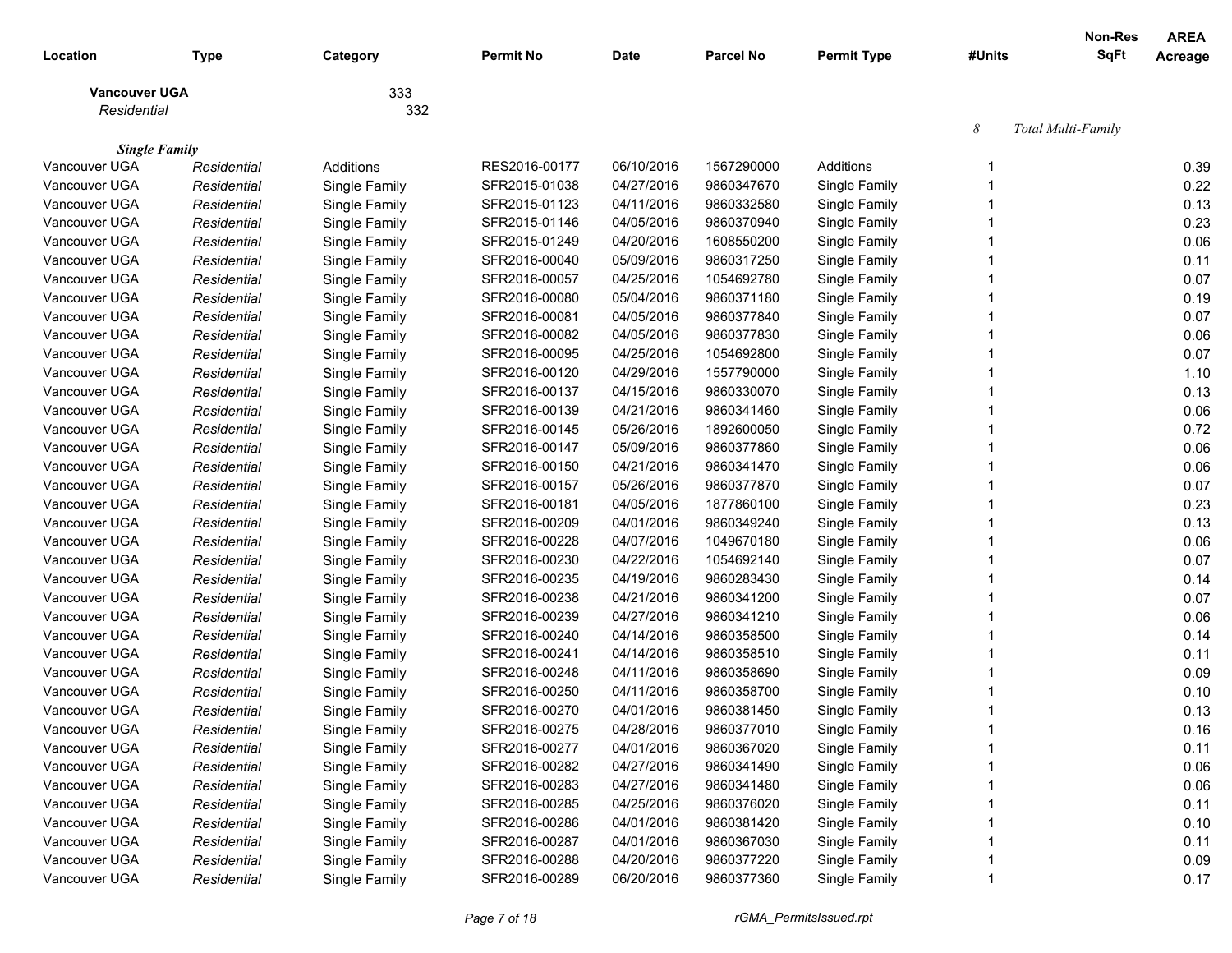| Location             | <b>Type</b> | Category      | <b>Permit No</b> | <b>Date</b> | <b>Parcel No</b> | <b>Permit Type</b> | #Units | Non-Res<br><b>SqFt</b> | <b>AREA</b><br>Acreage |
|----------------------|-------------|---------------|------------------|-------------|------------------|--------------------|--------|------------------------|------------------------|
| <b>Vancouver UGA</b> |             | 333           |                  |             |                  |                    |        |                        |                        |
| Residential          |             | 332           |                  |             |                  |                    |        |                        |                        |
| <b>Single Family</b> |             |               |                  |             |                  |                    |        |                        |                        |
| Vancouver UGA        | Residential | Single Family | SFR2016-00291    | 04/01/2016  | 9860372280       | Single Family      |        |                        | 0.11                   |
| Vancouver UGA        | Residential | Single Family | SFR2016-00292    | 04/22/2016  | 9860381430       | Single Family      |        |                        | 0.11                   |
| Vancouver UGA        | Residential | Single Family | SFR2016-00294    | 06/30/2016  | 9860349420       | Single Family      |        |                        | 0.12                   |
| Vancouver UGA        | Residential | Single Family | SFR2016-00295    | 04/28/2016  | 9860378070       | Single Family      |        |                        | 0.07                   |
| Vancouver UGA        | Residential | Single Family | SFR2016-00297    | 04/01/2016  | 9860372290       | Single Family      |        |                        | 0.10                   |
| Vancouver UGA        | Residential | Single Family | SFR2016-00298    | 04/26/2016  | 9860358640       | Single Family      |        |                        | 0.08                   |
| Vancouver UGA        | Residential | Single Family | SFR2016-00299    | 04/01/2016  | 9860372300       | Single Family      |        |                        | 0.10                   |
| Vancouver UGA        | Residential | Single Family | SFR2016-00300    | 05/03/2016  | 9860358660       | Single Family      |        |                        | 0.12                   |
| Vancouver UGA        | Residential | Single Family | SFR2016-00301    | 05/03/2016  | 9860358650       | Single Family      |        |                        | 0.12                   |
| Vancouver UGA        | Residential | Single Family | SFR2016-00302    | 04/04/2016  | 1607581420       | Single Family      |        |                        | 0.05                   |
| Vancouver UGA        | Residential | Single Family | SFR2016-00303    | 04/04/2016  | 1607581400       | Single Family      |        |                        | 0.05                   |
| Vancouver UGA        | Residential | Single Family | SFR2016-00305    | 04/25/2016  | 9860376030       | Single Family      |        |                        | 0.10                   |
| Vancouver UGA        | Residential | Single Family | SFR2016-00306    | 06/20/2016  | 1882871220       | Single Family      |        |                        | 0.13                   |
| Vancouver UGA        | Residential | Single Family | SFR2016-00307    | 04/29/2016  | 9860358670       | Single Family      |        |                        | 0.10                   |
| Vancouver UGA        | Residential | Single Family | SFR2016-00308    | 04/29/2016  | 9860358680       | Single Family      |        |                        | 0.09                   |
| Vancouver UGA        | Residential | Single Family | SFR2016-00309    | 04/01/2016  | 9860381410       | Single Family      |        |                        | 0.09                   |
| Vancouver UGA        | Residential | Single Family | SFR2016-00314    | 04/08/2016  | 9860367040       | Single Family      |        |                        | 0.12                   |
| Vancouver UGA        | Residential | Single Family | SFR2016-00315    | 04/08/2016  | 9860381300       | Single Family      |        |                        | 0.09                   |
| Vancouver UGA        | Residential | Single Family | SFR2016-00317    | 04/01/2016  | 9860349370       | Single Family      |        |                        | 0.12                   |
| Vancouver UGA        | Residential | Single Family | SFR2016-00318    | 06/21/2016  | 9860359360       | Single Family      |        |                        | 0.18                   |
| Vancouver UGA        | Residential | Single Family | SFR2016-00320    | 04/06/2016  | 1882871040       | Single Family      |        |                        | 0.14                   |
| Vancouver UGA        | Residential | Single Family | SFR2016-00321    | 04/08/2016  | 9860372310       | Single Family      |        |                        | 0.10                   |
| Vancouver UGA        | Residential | Single Family | SFR2016-00322    | 04/01/2016  | 9860381490       | Single Family      |        |                        | 0.11                   |
| Vancouver UGA        | Residential | Single Family | SFR2016-00324    | 05/03/2016  | 9860366010       | Single Family      |        |                        | 0.07                   |
| Vancouver UGA        | Residential | Single Family | SFR2016-00326    | 04/06/2016  | 9860369660       | Single Family      |        |                        | 0.18                   |
| Vancouver UGA        | Residential | Single Family | SFR2016-00328    | 04/08/2016  | 9860372320       | Single Family      |        |                        | 0.10                   |
| Vancouver UGA        | Residential | Single Family | SFR2016-00329    | 04/08/2016  | 9860367050       | Single Family      |        |                        | 0.12                   |
| Vancouver UGA        | Residential | Single Family | SFR2016-00334    | 05/09/2016  | 9860377810       | Single Family      |        |                        | 0.07                   |
| Vancouver UGA        | Residential | Single Family | SFR2016-00335    | 06/14/2016  | 9860377800       | Single Family      |        |                        | 0.07                   |
| Vancouver UGA        | Residential | Single Family | SFR2016-00336    | 04/29/2016  | 9860378670       | Single Family      |        |                        | 0.16                   |
| Vancouver UGA        | Residential | Single Family | SFR2016-00337    | 04/07/2016  | 9860283440       | Single Family      |        |                        | 0.15                   |
| Vancouver UGA        | Residential | Single Family | SFR2016-00338    | 04/06/2016  | 9860369640       | Single Family      |        |                        | 0.19                   |
| Vancouver UGA        | Residential | Single Family | SFR2016-00339    | 04/25/2016  | 9860336270       | Single Family      |        |                        | 0.11                   |
| Vancouver UGA        | Residential | Single Family | SFR2016-00341    | 06/15/2016  | 1868120000       | Single Family      |        |                        | 0.50                   |
| Vancouver UGA        | Residential | Single Family | SFR2016-00342    | 04/15/2016  | 9860367060       | Single Family      |        |                        | 0.16                   |
| Vancouver UGA        | Residential | Single Family | SFR2016-00344    | 05/09/2016  | 9860370950       | Single Family      |        |                        | 0.20                   |
| Vancouver UGA        | Residential | Single Family | SFR2016-00345    | 06/21/2016  | 1569590010       | Single Family      |        |                        | 0.90                   |
| Vancouver UGA        | Residential | Single Family | SFR2016-00349    | 04/06/2016  | 9860326860       | Single Family      |        |                        | 0.15                   |
| Vancouver UGA        | Residential | Single Family | SFR2016-00350    | 04/15/2016  | 9860381140       | Single Family      |        |                        | 0.09                   |
| Vancouver UGA        | Residential | Single Family | SFR2016-00351    | 05/04/2016  | 9860354010       | Single Family      |        |                        | 0.11                   |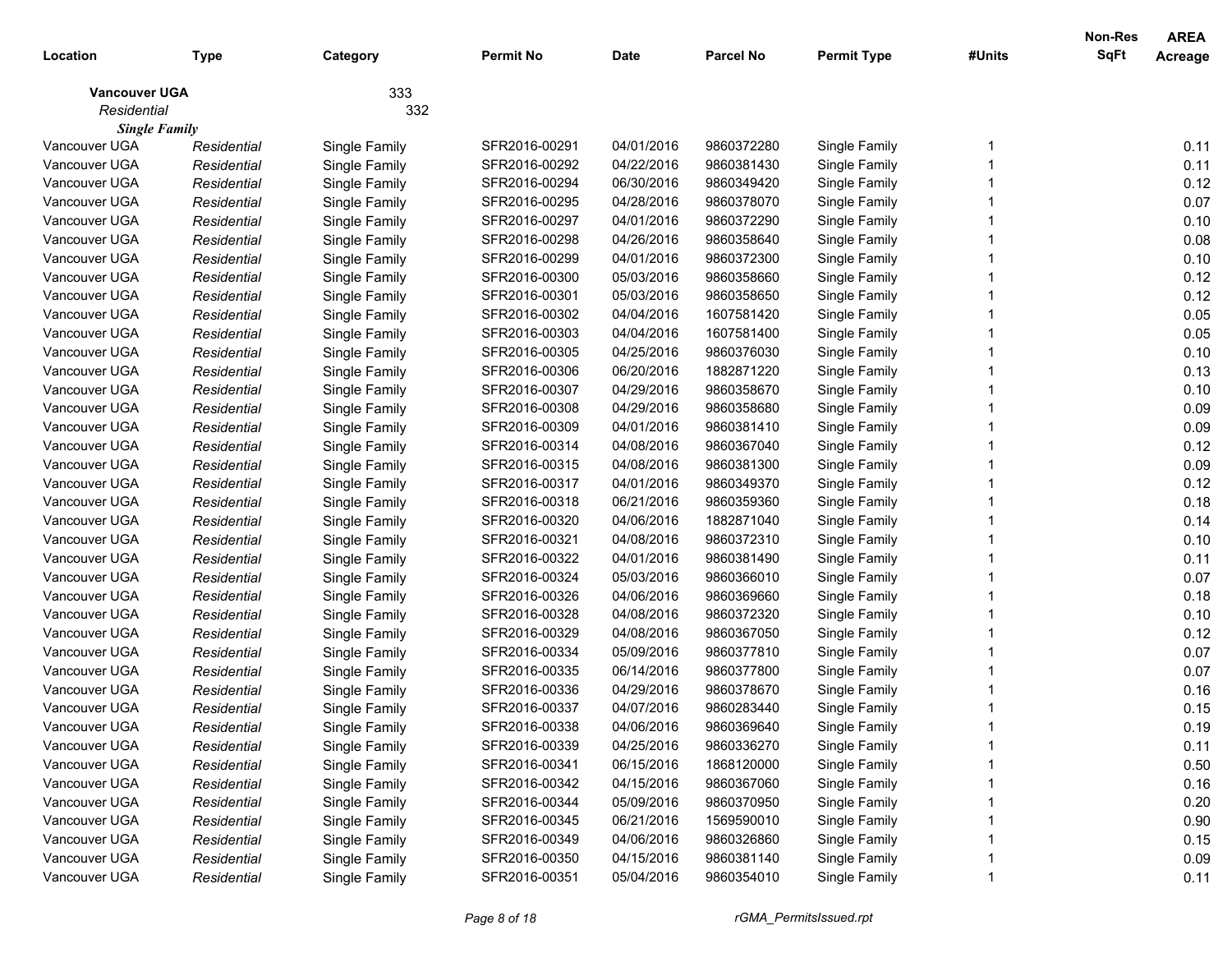| Location             | <b>Type</b> | Category      | <b>Permit No</b> | <b>Date</b> | <b>Parcel No</b> | <b>Permit Type</b> | #Units | Non-Res<br><b>SqFt</b> | <b>AREA</b><br>Acreage |
|----------------------|-------------|---------------|------------------|-------------|------------------|--------------------|--------|------------------------|------------------------|
| <b>Vancouver UGA</b> |             | 333           |                  |             |                  |                    |        |                        |                        |
| Residential          |             | 332           |                  |             |                  |                    |        |                        |                        |
| <b>Single Family</b> |             |               |                  |             |                  |                    |        |                        |                        |
| Vancouver UGA        | Residential | Single Family | SFR2016-00353    | 05/04/2016  | 9860354020       | Single Family      |        |                        | 0.11                   |
| Vancouver UGA        | Residential | Single Family | SFR2016-00354    | 05/25/2016  | 9860336280       | Single Family      |        |                        | 0.11                   |
| Vancouver UGA        | Residential | Single Family | SFR2016-00355    | 04/15/2016  | 9860381120       | Single Family      |        |                        | 0.09                   |
| Vancouver UGA        | Residential | Single Family | SFR2016-00356    | 04/15/2016  | 9860381130       | Single Family      |        |                        | 0.09                   |
| Vancouver UGA        | Residential | Single Family | SFR2016-00357    | 04/22/2016  | 9860371980       | Single Family      |        |                        | 0.10                   |
| Vancouver UGA        | Residential | Single Family | SFR2016-00358    | 04/22/2016  | 9860372190       | Single Family      |        |                        | 0.11                   |
| Vancouver UGA        | Residential | Single Family | SFR2016-00359    | 04/08/2016  | 9860359250       | Single Family      |        |                        | 0.17                   |
| Vancouver UGA        | Residential | Single Family | SFR2016-00360    | 04/22/2016  | 9860381110       | Single Family      |        |                        | 0.09                   |
| Vancouver UGA        | Residential | Single Family | SFR2016-00361    | 04/22/2016  | 9860381100       | Single Family      |        |                        | 0.09                   |
| Vancouver UGA        | Residential | Single Family | SFR2016-00362    | 06/08/2016  | 9860372210       | Single Family      |        |                        | 0.11                   |
| Vancouver UGA        | Residential | Single Family | SFR2016-00363    | 04/22/2016  | 9860372200       | Single Family      |        |                        | 0.10                   |
| Vancouver UGA        | Residential | Single Family | SFR2016-00364    | 04/11/2016  | 9860384140       | Single Family      |        |                        | 0.16                   |
| Vancouver UGA        | Residential | Single Family | SFR2016-00365    | 05/25/2016  | 9860336290       | Single Family      |        |                        | 0.14                   |
| Vancouver UGA        | Residential | Single Family | SFR2016-00366    | 04/14/2016  | 9860340360       | Single Family      |        |                        | 0.15                   |
| Vancouver UGA        | Residential | Single Family | SFR2016-00369    | 04/06/2016  | 9860369510       | Single Family      |        |                        | 0.18                   |
| Vancouver UGA        | Residential | Single Family | SFR2016-00370    | 04/22/2016  | 9860372070       | Single Family      |        |                        | 0.11                   |
| Vancouver UGA        | Residential | Single Family | SFR2016-00371    | 05/02/2016  | 9860372060       | Single Family      |        |                        | 0.10                   |
| Vancouver UGA        | Residential | Single Family | SFR2016-00372    | 06/08/2016  | 9860372220       | Single Family      |        |                        | 0.10                   |
| Vancouver UGA        | Residential | Single Family | SFR2016-00373    | 06/08/2016  | 9860371970       | Single Family      |        |                        | 0.10                   |
| Vancouver UGA        | Residential | Single Family | SFR2016-00374    | 06/28/2016  | 9860336320       | Single Family      |        |                        | 0.14                   |
| Vancouver UGA        | Residential | Single Family | SFR2016-00376    | 06/28/2016  | 9860336310       | Single Family      |        |                        | 0.15                   |
| Vancouver UGA        | Residential | Single Family | SFR2016-00377    | 04/18/2016  | 9860369520       | Single Family      |        |                        | 0.18                   |
| Vancouver UGA        | Residential | Single Family | SFR2016-00379    | 06/08/2016  | 9860371960       | Single Family      |        |                        | 0.10                   |
| Vancouver UGA        | Residential | Single Family | SFR2016-00381    | 05/06/2016  | 9860338050       | Single Family      |        |                        | 0.21                   |
| Vancouver UGA        | Residential | Single Family | SFR2016-00383    | 04/11/2016  | 9860384150       | Single Family      |        |                        | 0.19                   |
| Vancouver UGA        | Residential | Single Family | SFR2016-00384    | 05/06/2016  | 9860367080       | Single Family      |        |                        | 0.14                   |
| Vancouver UGA        | Residential | Single Family | SFR2016-00385    | 05/06/2016  | 9860367090       | Single Family      |        |                        | 0.12                   |
| Vancouver UGA        | Residential | Single Family | SFR2016-00389    | 04/08/2016  | 9860358790       | Single Family      |        |                        | 0.14                   |
| Vancouver UGA        | Residential | Single Family | SFR2016-00390    | 04/08/2016  | 9860358780       | Single Family      |        |                        | 0.14                   |
| Vancouver UGA        | Residential | Single Family | SFR2016-00391    | 05/13/2016  | 9860369910       | Single Family      |        |                        | 0.15                   |
| Vancouver UGA        | Residential | Single Family | SFR2016-00392    | 06/08/2016  | 1861930420       | Single Family      |        |                        | 0.23                   |
| Vancouver UGA        | Residential | Single Family | SFR2016-00393    | 05/06/2016  | 9860381090       | Single Family      |        |                        | 0.09                   |
| Vancouver UGA        | Residential | Single Family | SFR2016-00394    | 06/15/2016  | 9860381080       | Single Family      |        |                        | 0.13                   |
| Vancouver UGA        | Residential | Single Family | SFR2016-00396    | 05/16/2016  | 9860371050       | Single Family      |        |                        | 0.19                   |
| Vancouver UGA        | Residential | Single Family | SFR2016-00397    | 05/03/2016  | 9860366020       | Single Family      |        |                        | 0.06                   |
| Vancouver UGA        | Residential | Single Family | SFR2016-00399    | 05/26/2016  | 2000990620       | Single Family      |        |                        | 0.13                   |
| Vancouver UGA        | Residential | Single Family | SFR2016-00401    | 04/12/2016  | 9860359340       | Single Family      |        |                        | 0.19                   |
| Vancouver UGA        | Residential | Single Family | SFR2016-00402    | 04/08/2016  | 9860358750       | Single Family      |        |                        | 0.16                   |
| Vancouver UGA        | Residential | Single Family | SFR2016-00403    | 04/18/2016  | 9860327080       | Single Family      |        |                        | 0.11                   |
| Vancouver UGA        | Residential | Single Family | SFR2016-00404    | 05/09/2016  | 9860377820       | Single Family      |        |                        | 0.07                   |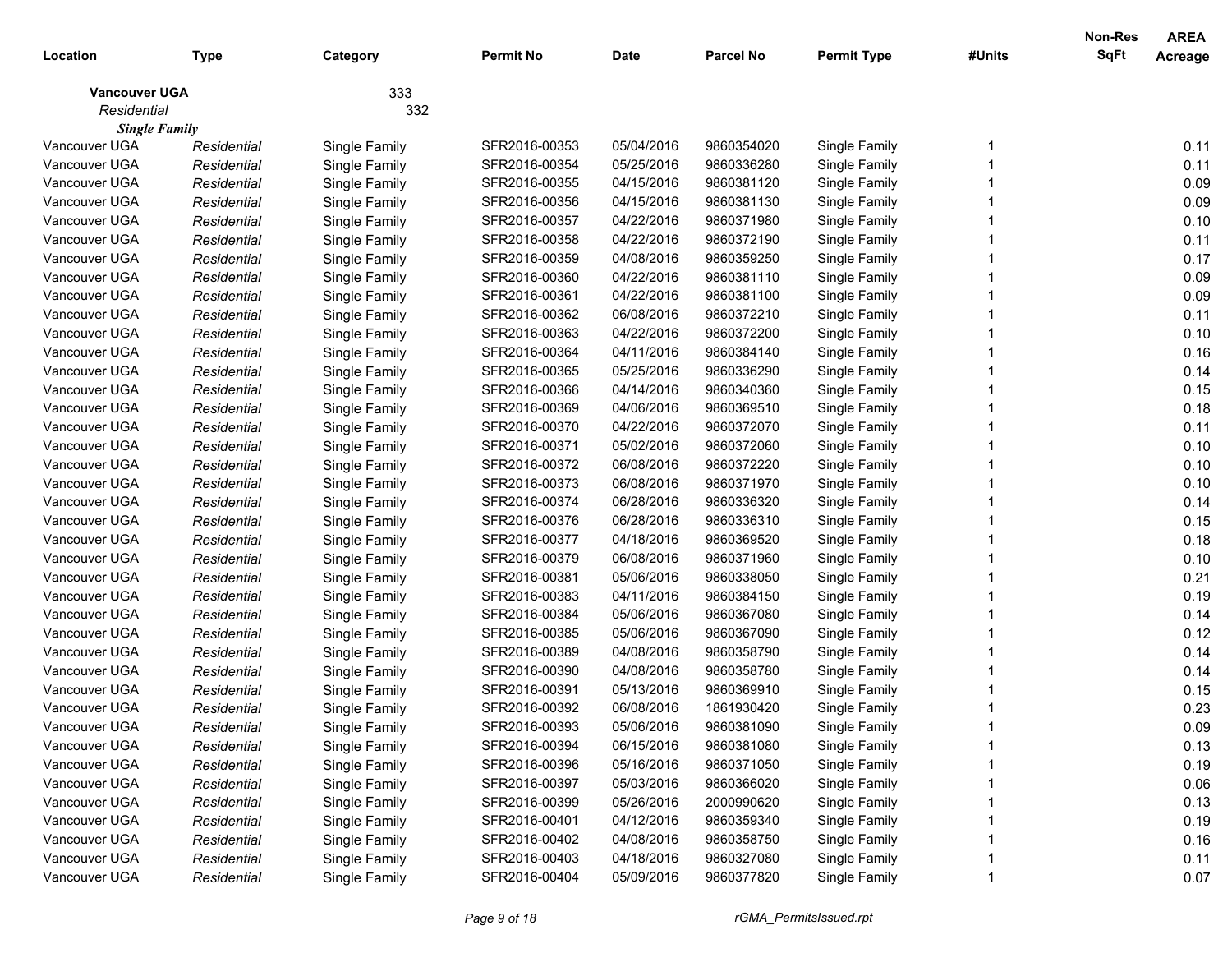| Location             | <b>Type</b> | Category      | <b>Permit No</b> | <b>Date</b> | <b>Parcel No</b> | <b>Permit Type</b> | #Units | Non-Res<br>SqFt | <b>AREA</b><br>Acreage |
|----------------------|-------------|---------------|------------------|-------------|------------------|--------------------|--------|-----------------|------------------------|
| <b>Vancouver UGA</b> |             | 333           |                  |             |                  |                    |        |                 |                        |
| Residential          |             | 332           |                  |             |                  |                    |        |                 |                        |
| <b>Single Family</b> |             |               |                  |             |                  |                    |        |                 |                        |
| Vancouver UGA        | Residential | Single Family | SFR2016-00405    | 06/09/2016  | 9860366030       | Single Family      |        |                 | 0.06                   |
| Vancouver UGA        | Residential | Single Family | SFR2016-00406    | 06/15/2016  | 9860367100       | Single Family      |        |                 | 0.16                   |
| Vancouver UGA        | Residential | Single Family | SFR2016-00407    | 04/22/2016  | 9860372040       | Single Family      |        |                 | 0.11                   |
| Vancouver UGA        | Residential | Single Family | SFR2016-00408    | 04/14/2016  | 1542050000       | Single Family      |        |                 | 0.17                   |
| Vancouver UGA        | Residential | Single Family | SFR2016-00409    | 04/19/2016  | 9860384460       | Single Family      |        |                 | 0.17                   |
| Vancouver UGA        | Residential | Single Family | SFR2016-00410    | 04/22/2016  | 9860381770       | Single Family      |        |                 | 0.25                   |
| Vancouver UGA        | Residential | Single Family | SFR2016-00411    | 04/12/2016  | 9860384180       | Single Family      |        |                 | 0.17                   |
| Vancouver UGA        | Residential | Single Family | SFR2016-00412    | 04/20/2016  | 9860384990       | Single Family      |        |                 | 0.39                   |
| Vancouver UGA        | Residential | Single Family | SFR2016-00413    | 05/06/2016  | 9860372050       | Single Family      |        |                 | 0.11                   |
| Vancouver UGA        | Residential | Single Family | SFR2016-00414    | 04/29/2016  | 9860367070       | Single Family      |        |                 | 0.15                   |
| Vancouver UGA        | Residential | Single Family | SFR2016-00416    | 04/19/2016  | 9860358220       | Single Family      |        |                 | 0.13                   |
| Vancouver UGA        | Residential | Single Family | SFR2016-00418    | 04/28/2016  | 9860371370       | Single Family      |        |                 | 0.16                   |
| Vancouver UGA        | Residential | Single Family | SFR2016-00419    | 04/28/2016  | 9860371380       | Single Family      |        |                 | 0.17                   |
| Vancouver UGA        | Residential | Single Family | SFR2016-00420    | 06/15/2016  | 9860372080       | Single Family      |        |                 | 0.13                   |
| Vancouver UGA        | Residential | Single Family | SFR2016-00422    | 05/03/2016  | 1607582080       | Single Family      |        |                 | 0.05                   |
| Vancouver UGA        | Residential | Single Family | SFR2016-00423    | 05/24/2016  | 9860358490       | Single Family      |        |                 | 0.09                   |
| Vancouver UGA        | Residential | Single Family | SFR2016-00425    | 05/06/2016  | 9860372090       | Single Family      |        |                 | 0.12                   |
| Vancouver UGA        | Residential | Single Family | SFR2016-00427    | 06/07/2016  | 9860358010       | Single Family      |        |                 | 0.16                   |
| Vancouver UGA        | Residential | Single Family | SFR2016-00428    | 06/23/2016  | 9860377230       | Single Family      |        |                 | 0.09                   |
| Vancouver UGA        | Residential | Single Family | SFR2016-00430    | 05/18/2016  | 1178980320       | Single Family      |        |                 | 0.18                   |
| Vancouver UGA        | Residential | Single Family | SFR2016-00431    | 04/26/2016  | 9860384530       | Single Family      |        |                 | 0.18                   |
| Vancouver UGA        | Residential | Single Family | SFR2016-00432    | 04/28/2016  | 9860344310       | Single Family      |        |                 | 0.17                   |
| Vancouver UGA        | Residential | Single Family | SFR2016-00433    | 05/06/2016  | 9860371120       | Single Family      |        |                 | 0.24                   |
| Vancouver UGA        | Residential | Single Family | SFR2016-00434    | 04/21/2016  | 1607582120       | Single Family      |        |                 | 0.06                   |
| Vancouver UGA        | Residential | Single Family | SFR2016-00435    | 06/10/2016  | 9860377140       | Single Family      |        |                 | 0.11                   |
| Vancouver UGA        | Residential | Single Family | SFR2016-00436    | 05/06/2016  | 9860381260       | Single Family      |        |                 | 0.10                   |
| Vancouver UGA        | Residential | Single Family | SFR2016-00437    | 06/15/2016  | 9860367110       | Single Family      |        |                 | 0.12                   |
| Vancouver UGA        | Residential | Single Family | SFR2016-00439    | 05/03/2016  | 1607582360       | Single Family      |        |                 | 0.06                   |
| Vancouver UGA        | Residential | Single Family | SFR2016-00440    | 04/29/2016  | 1607582340       | Single Family      |        |                 | 0.06                   |
| Vancouver UGA        | Residential | Single Family | SFR2016-00441    | 04/26/2016  | 9860366040       | Single Family      |        |                 | 0.06                   |
| Vancouver UGA        | Residential | Single Family | SFR2016-00442    | 04/22/2016  | 1882871380       | Single Family      |        |                 | 0.14                   |
| Vancouver UGA        | Residential | Single Family | SFR2016-00443    | 05/20/2016  | 9860381980       | Single Family      |        |                 | 0.18                   |
| Vancouver UGA        | Residential | Single Family | SFR2016-00444    | 06/09/2016  | 9860350330       | Single Family      |        |                 | 0.09                   |
| Vancouver UGA        | Residential | Single Family | SFR2016-00445    | 05/27/2016  | 9860384760       | Single Family      |        |                 | 0.29                   |
| Vancouver UGA        | Residential | Single Family | SFR2016-00446    | 06/15/2016  | 9860367120       | Single Family      |        |                 | 0.12                   |
| Vancouver UGA        | Residential | Single Family | SFR2016-00447    | 04/28/2016  | 9860347540       | Single Family      |        |                 | 0.17                   |
| Vancouver UGA        | Residential | Single Family | SFR2016-00448    | 04/28/2016  | 9860370980       | Single Family      |        |                 | 0.22                   |
| Vancouver UGA        | Residential | Single Family | SFR2016-00451    | 06/30/2016  | 1996690100       | Single Family      |        |                 | 0.15                   |
| Vancouver UGA        | Residential | Single Family | SFR2016-00453    | 06/28/2016  | 9860372250       | Single Family      |        |                 | 0.12                   |
| Vancouver UGA        | Residential | Single Family | SFR2016-00456    | 04/22/2016  | 9860373560       | Single Family      |        |                 | 0.24                   |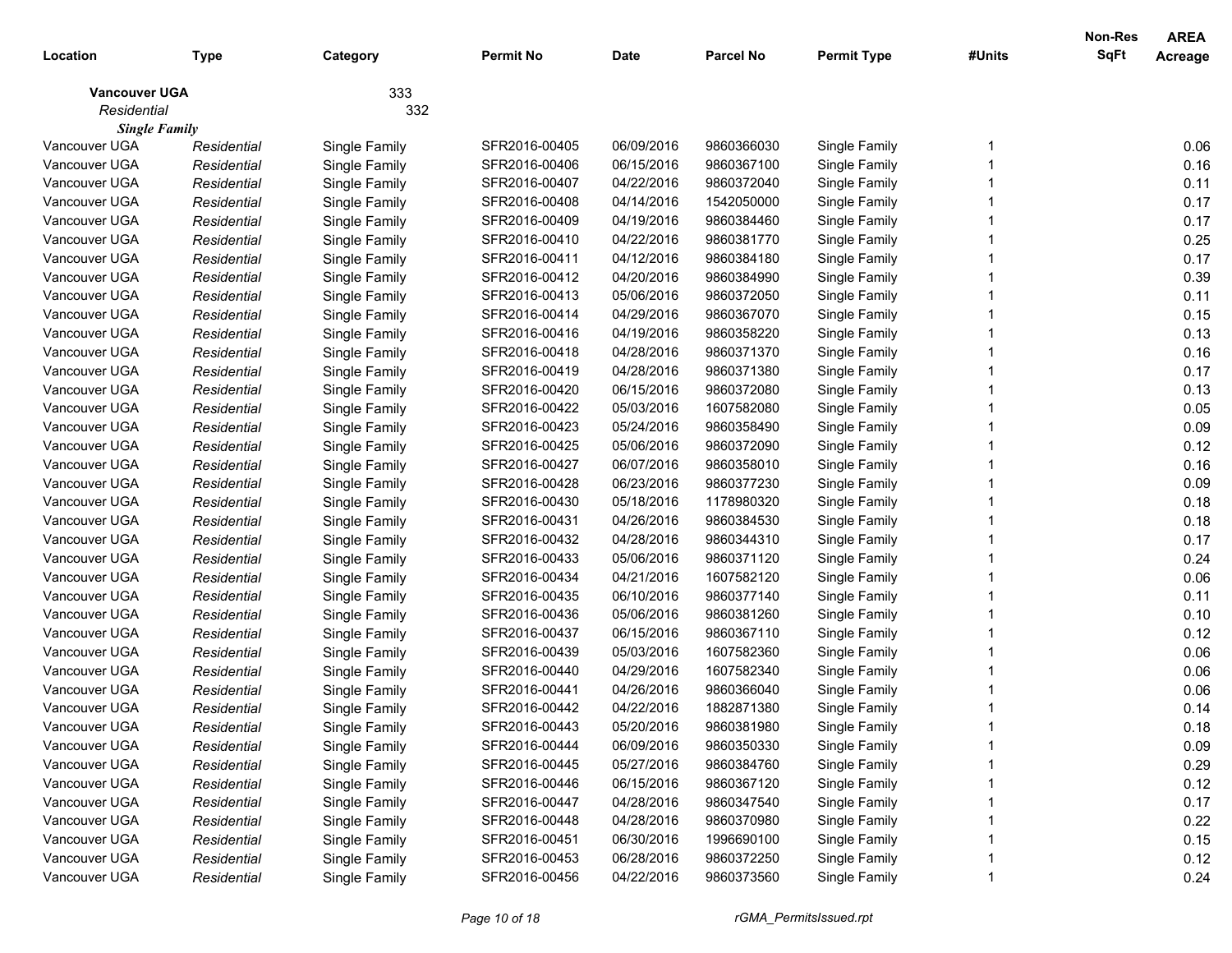| Location             | <b>Type</b> | Category      | <b>Permit No</b> | <b>Date</b> | <b>Parcel No</b> | <b>Permit Type</b> | #Units | Non-Res<br>SqFt | <b>AREA</b><br>Acreage |
|----------------------|-------------|---------------|------------------|-------------|------------------|--------------------|--------|-----------------|------------------------|
| <b>Vancouver UGA</b> |             | 333           |                  |             |                  |                    |        |                 |                        |
| Residential          |             | 332           |                  |             |                  |                    |        |                 |                        |
| <b>Single Family</b> |             |               |                  |             |                  |                    |        |                 |                        |
| Vancouver UGA        | Residential | Single Family | SFR2016-00457    | 04/21/2016  | 9860354430       | Single Family      |        |                 | 0.24                   |
| Vancouver UGA        | Residential | Single Family | SFR2016-00458    | 05/03/2016  | 9860385070       | Single Family      |        |                 | 0.17                   |
| Vancouver UGA        | Residential | Single Family | SFR2016-00460    | 06/22/2016  | 9860381160       | Single Family      |        |                 | 0.08                   |
| Vancouver UGA        | Residential | Single Family | SFR2016-00461    | 06/15/2016  | 9860381070       | Single Family      |        |                 | 0.10                   |
| Vancouver UGA        | Residential | Single Family | SFR2016-00462    | 04/26/2016  | 9860366170       | Single Family      |        |                 | 0.08                   |
| Vancouver UGA        | Residential | Single Family | SFR2016-00463    | 05/03/2016  | 9860385060       | Single Family      |        |                 | 0.16                   |
| Vancouver UGA        | Residential | Single Family | SFR2016-00464    | 05/03/2016  | 9860384660       | Single Family      |        |                 | 0.15                   |
| Vancouver UGA        | Residential | Single Family | SFR2016-00465    | 05/31/2016  | 9860371000       | Single Family      |        |                 | 0.16                   |
| Vancouver UGA        | Residential | Single Family | SFR2016-00466    | 06/22/2016  | 9860372100       | Single Family      |        |                 | 0.12                   |
| Vancouver UGA        | Residential | Single Family | SFR2016-00467    | 06/22/2016  | 9860372110       | Single Family      |        |                 | 0.11                   |
| Vancouver UGA        | Residential | Single Family | SFR2016-00469    | 06/07/2016  | 1054692060       | Single Family      |        |                 | 0.07                   |
| Vancouver UGA        | Residential | Single Family | SFR2016-00470    | 05/03/2016  | 9860385050       | Single Family      |        |                 | 0.14                   |
| Vancouver UGA        | Residential | Single Family | SFR2016-00471    | 05/17/2016  | 9860358150       | Single Family      |        |                 | 0.14                   |
| Vancouver UGA        | Residential | Single Family | SFR2016-00472    | 05/17/2016  | 9860358140       | Single Family      |        |                 | 0.14                   |
| Vancouver UGA        | Residential | Single Family | SFR2016-00473    | 06/30/2016  | 1996690080       | Single Family      |        |                 | 0.15                   |
| Vancouver UGA        | Residential | Single Family | SFR2016-00480    | 05/06/2016  | 1996690060       | Single Family      |        |                 | 0.15                   |
| Vancouver UGA        | Residential | Single Family | SFR2016-00482    | 06/22/2016  | 9860381060       | Single Family      |        |                 | 0.10                   |
| Vancouver UGA        | Residential | Single Family | SFR2016-00483    | 05/06/2016  | 9860369830       | Single Family      |        |                 | 0.18                   |
| Vancouver UGA        | Residential | Single Family | SFR2016-00485    | 06/28/2016  | 9860336330       | Single Family      |        |                 | 0.13                   |
| Vancouver UGA        | Residential | Single Family | SFR2016-00486    | 06/28/2016  | 9860336340       | Single Family      |        |                 | 0.12                   |
| Vancouver UGA        | Residential | Single Family | SFR2016-00487    | 06/10/2016  | 9860377340       | Single Family      |        |                 | 0.17                   |
| Vancouver UGA        | Residential | Single Family | SFR2016-00488    | 05/06/2016  | 9860369740       | Single Family      |        |                 | 0.18                   |
| Vancouver UGA        | Residential | Single Family | SFR2016-00490    | 05/09/2016  | 9860385790       | Single Family      |        |                 | 0.18                   |
| Vancouver UGA        | Residential | Single Family | SFR2016-00491    | 05/06/2016  | 9860370970       | Single Family      |        |                 | 0.20                   |
| Vancouver UGA        | Residential | Single Family | SFR2016-00493    | 06/22/2016  | 9860381250       | Single Family      |        |                 | 0.09                   |
| Vancouver UGA        | Residential | Single Family | SFR2016-00495    | 05/03/2016  | 9860366180       | Single Family      |        |                 | 0.09                   |
| Vancouver UGA        | Residential | Single Family | SFR2016-00496    | 05/04/2016  | 9860384520       | Single Family      |        |                 | 0.17                   |
| Vancouver UGA        | Residential | Single Family | SFR2016-00497    | 05/03/2016  | 9860366070       | Single Family      |        |                 | 0.07                   |
| Vancouver UGA        | Residential | Single Family | SFR2016-00498    | 06/06/2016  | 9860283530       | Single Family      |        |                 | 0.11                   |
| Vancouver UGA        | Residential | Single Family | SFR2016-00499    | 05/03/2016  | 9860359240       | Single Family      |        |                 | 0.17                   |
| Vancouver UGA        | Residential | Single Family | SFR2016-00501    | 06/22/2016  | 9860381170       | Single Family      |        |                 | 0.08                   |
| Vancouver UGA        | Residential | Single Family | SFR2016-00502    | 06/03/2016  | 9860371190       | Single Family      |        |                 | 0.17                   |
| Vancouver UGA        | Residential | Single Family | SFR2016-00507    | 06/10/2016  | 9860371040       | Single Family      |        |                 | 0.19                   |
| Vancouver UGA        | Residential | Single Family | SFR2016-00509    | 06/22/2016  | 9860381240       | Single Family      |        |                 | 0.09                   |
| Vancouver UGA        | Residential | Single Family | SFR2016-00510    | 06/22/2016  | 9860372120       | Single Family      |        |                 | 0.11                   |
| Vancouver UGA        | Residential | Single Family | SFR2016-00513    | 05/06/2016  | 9860384480       | Single Family      |        |                 | 0.24                   |
| Vancouver UGA        | Residential | Single Family | SFR2016-00514    | 05/06/2016  | 9860384510       | Single Family      |        |                 | 0.15                   |
| Vancouver UGA        | Residential | Single Family | SFR2016-00516    | 04/29/2016  | 9860378690       | Single Family      |        |                 | 0.18                   |
| Vancouver UGA        | Residential | Single Family | SFR2016-00520    | 05/03/2016  | 9860373590       | Single Family      |        |                 | 0.23                   |
| Vancouver UGA        | Residential | Single Family | SFR2016-00523    | 06/10/2016  | 9860371090       | Single Family      |        |                 | 0.25                   |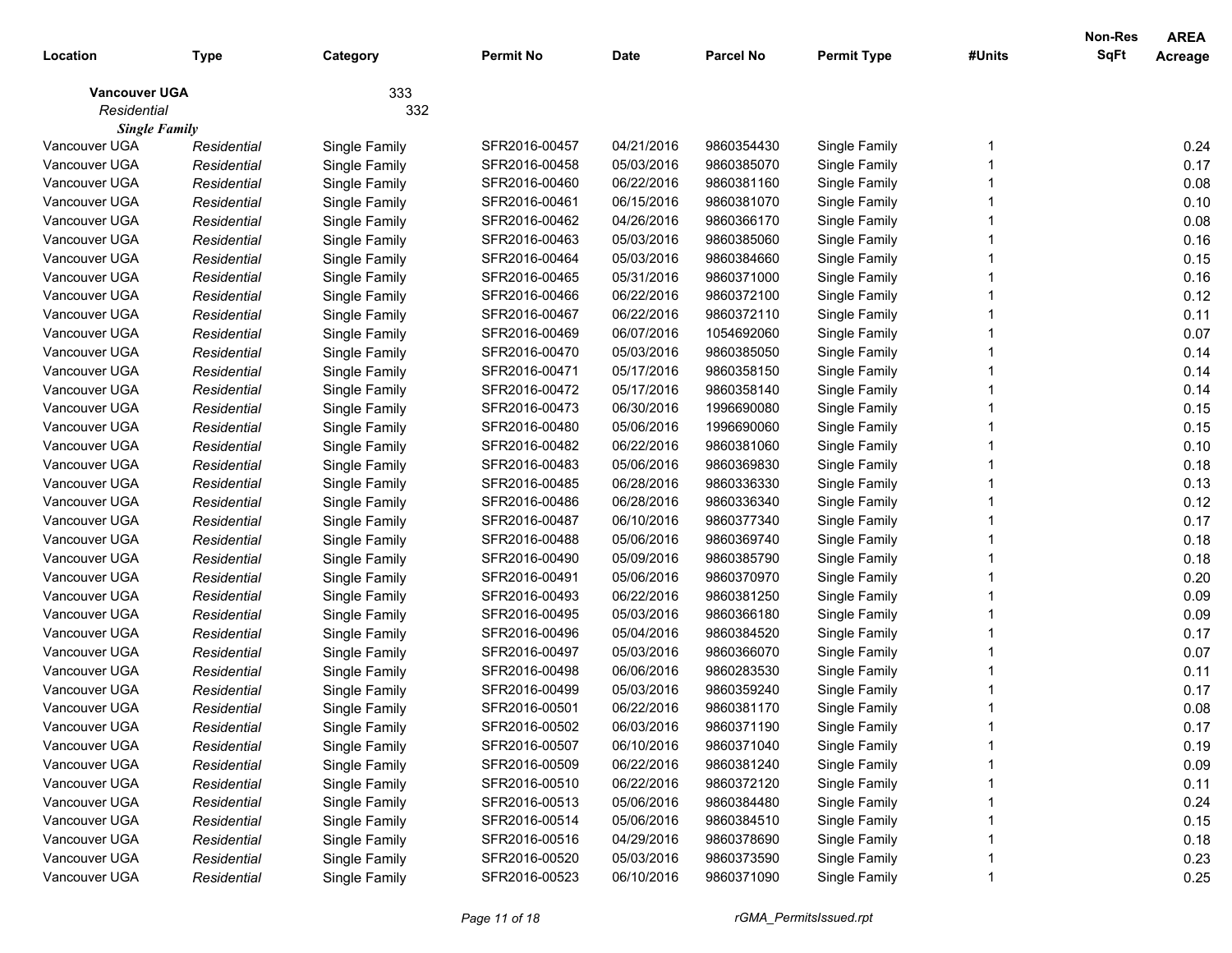| Location             | <b>Type</b> | Category      | <b>Permit No</b> | <b>Date</b> | <b>Parcel No</b> | <b>Permit Type</b> | #Units | Non-Res<br><b>SqFt</b> | <b>AREA</b><br>Acreage |
|----------------------|-------------|---------------|------------------|-------------|------------------|--------------------|--------|------------------------|------------------------|
| <b>Vancouver UGA</b> |             | 333           |                  |             |                  |                    |        |                        |                        |
| Residential          |             | 332           |                  |             |                  |                    |        |                        |                        |
| <b>Single Family</b> |             |               |                  |             |                  |                    |        |                        |                        |
| Vancouver UGA        | Residential | Single Family | SFR2016-00524    | 05/26/2016  | 9860359300       | Single Family      |        |                        | 0.17                   |
| Vancouver UGA        | Residential | Single Family | SFR2016-00526    | 06/03/2016  | 9860341230       | Single Family      |        |                        | 0.07                   |
| Vancouver UGA        | Residential | Single Family | SFR2016-00527    | 05/04/2016  | 9860371100       | Single Family      |        |                        | 0.24                   |
| Vancouver UGA        | Residential | Single Family | SFR2016-00531    | 06/15/2016  | 9860356010       | Single Family      |        |                        | 0.41                   |
| Vancouver UGA        | Residential | Single Family | SFR2016-00532    | 06/17/2016  | 9860357600       | Single Family      |        |                        | 0.12                   |
| Vancouver UGA        | Residential | Single Family | SFR2016-00533    | 05/11/2016  | 9860371070       | Single Family      |        |                        | 0.16                   |
| Vancouver UGA        | Residential | Single Family | SFR2016-00537    | 05/11/2016  | 9860371200       | Single Family      |        |                        | 0.18                   |
| Vancouver UGA        | Residential | Single Family | SFR2016-00540    | 05/27/2016  | 9860341550       | Single Family      |        |                        | 0.09                   |
| Vancouver UGA        | Residential | Single Family | SFR2016-00541    | 06/09/2016  | 9860370990       | Single Family      |        |                        | 0.26                   |
| Vancouver UGA        | Residential | Single Family | SFR2016-00542    | 05/27/2016  | 9860341240       | Single Family      |        |                        | 0.08                   |
| Vancouver UGA        | Residential | Single Family | SFR2016-00544    | 05/17/2016  | 9860357930       | Single Family      |        |                        | 0.17                   |
| Vancouver UGA        | Residential | Single Family | SFR2016-00545    | 05/27/2016  | 9860359660       | Single Family      |        |                        | 0.24                   |
| Vancouver UGA        | Residential | Single Family | SFR2016-00546    | 05/17/2016  | 9860357940       | Single Family      |        |                        | 0.17                   |
| Vancouver UGA        | Residential | Single Family | SFR2016-00550    | 06/27/2016  | 9860368800       | Single Family      |        |                        | 0.19                   |
| Vancouver UGA        | Residential | Single Family | SFR2016-00551    | 05/10/2016  | 9860371010       | Single Family      |        |                        | 0.16                   |
| Vancouver UGA        | Residential | Single Family | SFR2016-00552    | 05/09/2016  | 9860378700       | Single Family      |        |                        | 0.18                   |
| Vancouver UGA        | Residential | Single Family | SFR2016-00553    | 05/23/2016  | 1607582160       | Single Family      |        |                        | 0.06                   |
| Vancouver UGA        | Residential | Single Family | SFR2016-00554    | 06/02/2016  | 9860283540       | Single Family      |        |                        | 0.18                   |
| Vancouver UGA        | Residential | Single Family | SFR2016-00558    | 06/20/2016  | 9860385730       | Single Family      |        |                        | 0.17                   |
| Vancouver UGA        | Residential | Single Family | SFR2016-00565    | 05/11/2016  | 9860357700       | Single Family      |        |                        | 0.16                   |
| Vancouver UGA        | Residential | Single Family | SFR2016-00566    | 05/17/2016  | 9860338090       | Single Family      |        |                        | 0.21                   |
| Vancouver UGA        | Residential | Single Family | SFR2016-00571    | 06/02/2016  | 9860359230       | Single Family      |        |                        | 0.17                   |
| Vancouver UGA        | Residential | Single Family | SFR2016-00573    | 05/20/2016  | 9860340430       | Single Family      |        |                        | 0.12                   |
| Vancouver UGA        | Residential | Single Family | SFR2016-00574    | 05/27/2016  | 9860341220       | Single Family      |        |                        | 0.06                   |
| Vancouver UGA        | Residential | Single Family | SFR2016-00575    | 06/07/2016  | 9860358350       | Single Family      |        |                        | 0.17                   |
| Vancouver UGA        | Residential | Single Family | SFR2016-00577    | 06/09/2016  | 1019600000       | Single Family      |        |                        | 0.35                   |
| Vancouver UGA        | Residential | Single Family | SFR2016-00579    | 06/23/2016  | 9860386420       | Single Family      |        |                        | 0.07                   |
| Vancouver UGA        | Residential | Single Family | SFR2016-00581    | 05/20/2016  | 9860386340       | Single Family      |        |                        | 0.07                   |
| Vancouver UGA        | Residential | Single Family | SFR2016-00582    | 05/23/2016  | 9860358210       | Single Family      |        |                        | 0.12                   |
| Vancouver UGA        | Residential | Single Family | SFR2016-00583    | 05/23/2016  | 1043600100       | Single Family      |        |                        | 0.15                   |
| Vancouver UGA        | Residential | Single Family | SFR2016-00584    | 05/23/2016  | 9860384680       | Single Family      |        |                        | 0.16                   |
| Vancouver UGA        | Residential | Single Family | SFR2016-00586    | 05/17/2016  | 9860384160       | Single Family      |        |                        | 0.18                   |
| Vancouver UGA        | Residential | Single Family | SFR2016-00587    | 05/17/2016  | 9860384190       | Single Family      |        |                        | 0.16                   |
| Vancouver UGA        | Residential | Single Family | SFR2016-00588    | 05/26/2016  | 9860377680       | Single Family      |        |                        | 0.07                   |
| Vancouver UGA        | Residential | Single Family | SFR2016-00589    | 06/14/2016  | 9860377690       | Single Family      |        |                        | 0.07                   |
| Vancouver UGA        | Residential | Single Family | SFR2016-00590    | 05/23/2016  | 9860357950       | Single Family      |        |                        | 0.17                   |
| Vancouver UGA        | Residential | Single Family | SFR2016-00591    | 05/17/2016  | 9860368860       | Single Family      |        |                        | 0.21                   |
| Vancouver UGA        | Residential | Single Family | SFR2016-00593    | 05/17/2016  | 9860359380       | Single Family      |        |                        | 0.18                   |
| Vancouver UGA        | Residential | Single Family | SFR2016-00595    | 05/17/2016  | 9860384200       | Single Family      |        |                        | 0.17                   |
| Vancouver UGA        | Residential | Single Family | SFR2016-00596    | 05/17/2016  | 9860384210       | Single Family      |        |                        | 0.17                   |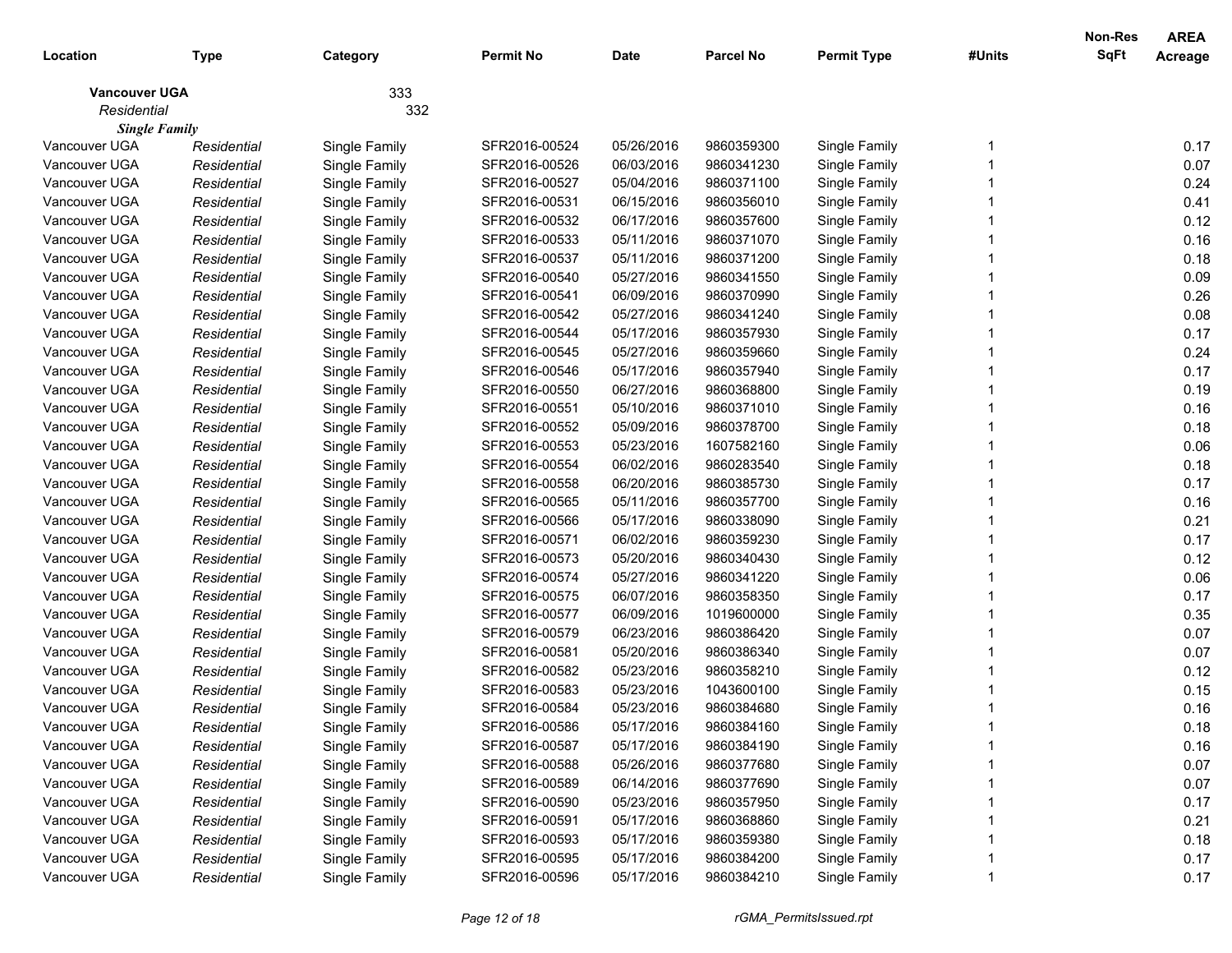| Location             | <b>Type</b> | Category      | <b>Permit No</b> | <b>Date</b> | <b>Parcel No</b> | <b>Permit Type</b> | #Units | Non-Res<br>SqFt | <b>AREA</b><br>Acreage |
|----------------------|-------------|---------------|------------------|-------------|------------------|--------------------|--------|-----------------|------------------------|
| <b>Vancouver UGA</b> |             | 333           |                  |             |                  |                    |        |                 |                        |
| Residential          |             | 332           |                  |             |                  |                    |        |                 |                        |
| <b>Single Family</b> |             |               |                  |             |                  |                    |        |                 |                        |
| Vancouver UGA        | Residential | Single Family | SFR2016-00597    | 05/24/2016  | 9860384690       | Single Family      |        |                 | 0.14                   |
| Vancouver UGA        | Residential | Single Family | SFR2016-00599    | 05/16/2016  | 9860384890       | Single Family      |        |                 | 0.28                   |
| Vancouver UGA        | Residential | Single Family | SFR2016-00600    | 05/31/2016  | 9860370930       | Single Family      |        |                 | 0.22                   |
| Vancouver UGA        | Residential | Single Family | SFR2016-00601    | 06/09/2016  | 9860365880       | Single Family      |        |                 | 0.07                   |
| Vancouver UGA        | Residential | Single Family | SFR2016-00605    | 05/25/2016  | 9860384220       | Single Family      |        |                 | 0.17                   |
| Vancouver UGA        | Residential | Single Family | SFR2016-00606    | 06/07/2016  | 9860386300       | Single Family      |        |                 | 0.07                   |
| Vancouver UGA        | Residential | Single Family | SFR2016-00607    | 05/25/2016  | 9860384230       | Single Family      |        |                 | 0.18                   |
| Vancouver UGA        | Residential | Single Family | SFR2016-00611    | 05/19/2016  | 9860347400       | Single Family      |        |                 | 0.18                   |
| Vancouver UGA        | Residential | Single Family | SFR2016-00614    | 05/19/2016  | 9860310700       | Single Family      |        |                 | 0.21                   |
| Vancouver UGA        | Residential | Single Family | SFR2016-00615    | 05/20/2016  | 9860386430       | Single Family      |        |                 | 0.09                   |
| Vancouver UGA        | Residential | Single Family | SFR2016-00617    | 05/20/2016  | 9860381820       | Single Family      |        |                 | 0.47                   |
| Vancouver UGA        | Residential | Single Family | SFR2016-00619    | 06/24/2016  | 9860384850       | Single Family      |        |                 | 0.25                   |
| Vancouver UGA        | Residential | Single Family | SFR2016-00620    | 05/23/2016  | 9860377240       | Single Family      |        |                 | 0.09                   |
| Vancouver UGA        | Residential | Single Family | SFR2016-00622    | 05/26/2016  | 9860386360       | Single Family      |        |                 | 0.07                   |
| Vancouver UGA        | Residential | Single Family | SFR2016-00624    | 06/02/2016  | 9860359610       | Single Family      |        |                 | 0.18                   |
| Vancouver UGA        | Residential | Single Family | SFR2016-00625    | 05/26/2016  | 9860357610       | Single Family      |        |                 | 0.12                   |
| Vancouver UGA        | Residential | Single Family | SFR2016-00626    | 06/29/2016  | 9860384980       | Single Family      |        |                 | 0.40                   |
| Vancouver UGA        | Residential | Single Family | SFR2016-00627    | 06/13/2016  | 9860357740       | Single Family      |        |                 | 0.12                   |
| Vancouver UGA        | Residential | Single Family | SFR2016-00628    | 06/07/2016  | 9860358060       | Single Family      |        |                 | 0.14                   |
| Vancouver UGA        | Residential | Single Family | SFR2016-00630    | 06/14/2016  | 9860362170       | Single Family      |        |                 | 0.11                   |
| Vancouver UGA        | Residential | Single Family | SFR2016-00633    | 05/24/2016  | 9860357900       | Single Family      |        |                 | 0.17                   |
| Vancouver UGA        | Residential | Single Family | SFR2016-00634    | 06/07/2016  | 9860357960       | Single Family      |        |                 | 0.17                   |
| Vancouver UGA        | Residential | Single Family | SFR2016-00637    | 06/21/2016  | 9860387400       | Single Family      |        |                 | 0.04                   |
| Vancouver UGA        | Residential | Single Family | SFR2016-00638    | 06/01/2016  | 1054692080       | Single Family      |        |                 | 0.07                   |
| Vancouver UGA        | Residential | Single Family | SFR2016-00640    | 05/26/2016  | 9860386410       | Single Family      |        |                 | 0.07                   |
| Vancouver UGA        | Residential | Single Family | SFR2016-00641    | 05/26/2016  | 9860386370       | Single Family      |        |                 | 0.07                   |
| Vancouver UGA        | Residential | Single Family | SFR2016-00642    | 06/22/2016  | 9860378030       | Single Family      |        |                 | 0.07                   |
| Vancouver UGA        | Residential | Single Family | SFR2016-00643    | 05/31/2016  | 0995350580       | Single Family      |        |                 | 0.15                   |
| Vancouver UGA        | Residential | Single Family | SFR2016-00644    | 05/31/2016  | 9860347330       | Single Family      |        |                 | 0.16                   |
| Vancouver UGA        | Residential | Single Family | SFR2016-00646    | 05/26/2016  | 9860386400       | Single Family      |        |                 | 0.07                   |
| Vancouver UGA        | Residential | Single Family | SFR2016-00649    | 05/31/2016  | 9860338230       | Single Family      |        |                 | 0.16                   |
| Vancouver UGA        | Residential | Single Family | SFR2016-00651    | 06/07/2016  | 9860384670       | Single Family      |        |                 | 0.16                   |
| Vancouver UGA        | Residential | Single Family | SFR2016-00653    | 06/02/2016  | 9860320280       | Single Family      |        |                 | 0.21                   |
| Vancouver UGA        | Residential | Single Family | SFR2016-00654    | 06/09/2016  | 9860385400       | Single Family      |        |                 | 0.19                   |
| Vancouver UGA        | Residential | Single Family | SFR2016-00656    | 06/03/2016  | 9860384920       | Single Family      |        |                 | 0.28                   |
| Vancouver UGA        | Residential | Single Family | SFR2016-00657    | 06/09/2016  | 9860371150       | Single Family      |        |                 | 0.34                   |
| Vancouver UGA        | Residential | Single Family | SFR2016-00660    | 06/21/2016  | 9860341010       | Single Family      |        |                 | 0.06                   |
| Vancouver UGA        | Residential | Single Family | SFR2016-00661    | 06/21/2016  | 9860341560       | Single Family      |        |                 | 0.08                   |
| Vancouver UGA        | Residential | Single Family | SFR2016-00663    | 06/22/2016  | 9860377330       | Single Family      |        |                 | 0.17                   |
| Vancouver UGA        | Residential | Single Family | SFR2016-00664    | 06/15/2016  | 9860369780       | Single Family      |        |                 | 0.19                   |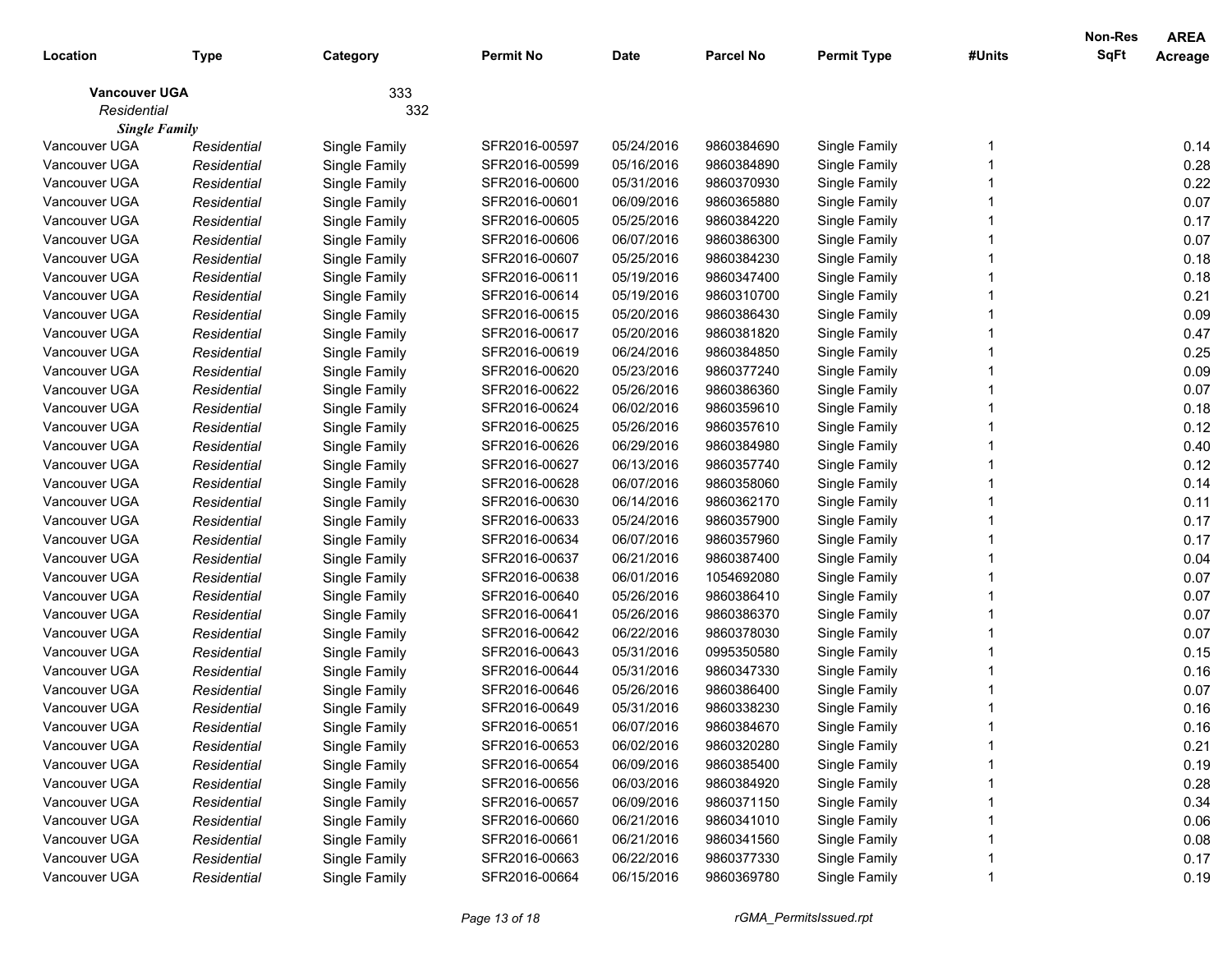| Location             | <b>Type</b> | Category      | <b>Permit No</b> | <b>Date</b> | <b>Parcel No</b> | <b>Permit Type</b> | #Units | <b>Non-Res</b><br>SqFt | <b>AREA</b><br>Acreage |
|----------------------|-------------|---------------|------------------|-------------|------------------|--------------------|--------|------------------------|------------------------|
| <b>Vancouver UGA</b> |             | 333           |                  |             |                  |                    |        |                        |                        |
| Residential          |             | 332           |                  |             |                  |                    |        |                        |                        |
| <b>Single Family</b> |             |               |                  |             |                  |                    |        |                        |                        |
| Vancouver UGA        | Residential | Single Family | SFR2016-00665    | 06/22/2016  | 9860377320       | Single Family      |        |                        | 0.17                   |
| Vancouver UGA        | Residential | Single Family | SFR2016-00666    | 06/06/2016  | 9860388490       | Single Family      |        |                        | 0.16                   |
| Vancouver UGA        | Residential | Single Family | SFR2016-00667    | 06/10/2016  | 9860388130       | Single Family      |        |                        | 0.27                   |
| Vancouver UGA        | Residential | Single Family | SFR2016-00668    | 06/21/2016  | 9860388160       | Single Family      |        |                        | 0.18                   |
| Vancouver UGA        | Residential | Single Family | SFR2016-00669    | 06/06/2016  | 9860388500       | Single Family      |        |                        | 0.21                   |
| Vancouver UGA        | Residential | Single Family | SFR2016-00670    | 06/02/2016  | 9860359290       | Single Family      |        |                        | 0.18                   |
| Vancouver UGA        | Residential | Single Family | SFR2016-00671    | 06/21/2016  | 9860388140       | Single Family      |        |                        | 0.26                   |
| Vancouver UGA        | Residential | Single Family | SFR2016-00672    | 06/21/2016  | 9860369820       | Single Family      |        |                        | 0.18                   |
| Vancouver UGA        | Residential | Single Family | SFR2016-00673    | 06/21/2016  | 9860369700       | Single Family      |        |                        | 0.19                   |
| Vancouver UGA        | Residential | Single Family | SFR2016-00680    | 06/09/2016  | 9860384490       | Single Family      |        |                        | 0.19                   |
| Vancouver UGA        | Residential | Single Family | SFR2016-00687    | 06/09/2016  | 9860384500       | Single Family      |        |                        | 0.24                   |
| Vancouver UGA        | Residential | Single Family | SFR2016-00691    | 06/28/2016  | 9860371080       | Single Family      |        |                        | 0.16                   |
| Vancouver UGA        | Residential | Single Family | SFR2016-00692    | 06/28/2016  | 9860369600       | Single Family      |        |                        | 0.18                   |
| Vancouver UGA        | Residential | Single Family | SFR2016-00693    | 06/17/2016  | 9860359350       | Single Family      |        |                        | 0.19                   |
| Vancouver UGA        | Residential | Single Family | SFR2016-00696    | 06/10/2016  | 9860388170       | Single Family      |        |                        | 0.18                   |
| Vancouver UGA        | Residential | Single Family | SFR2016-00701    | 06/28/2016  | 9860385700       | Single Family      |        |                        | 0.22                   |
| Vancouver UGA        | Residential | Single Family | SFR2016-00702    | 06/28/2016  | 9860369670       | Single Family      |        |                        | 0.18                   |
| Vancouver UGA        | Residential | Single Family | SFR2016-00706    | 06/28/2016  | 9860376040       | Single Family      |        |                        | 0.10                   |
| Vancouver UGA        | Residential | Single Family | SFR2016-00707    | 06/07/2016  | 9860386380       | Single Family      |        |                        | 0.07                   |
| Vancouver UGA        | Residential | Single Family | SFR2016-00711    | 06/28/2016  | 9860376060       | Single Family      |        |                        | 0.10                   |
| Vancouver UGA        | Residential | Single Family | SFR2016-00717    | 06/10/2016  | 9860388150       | Single Family      |        |                        | 0.20                   |
| Vancouver UGA        | Residential | Single Family | SFR2016-00718    | 06/10/2016  | 9860388010       | Single Family      |        |                        | 0.23                   |
| Vancouver UGA        | Residential | Single Family | SFR2016-00722    | 06/13/2016  | 9860357620       | Single Family      |        |                        | 0.12                   |
| Vancouver UGA        | Residential | Single Family | SFR2016-00724    | 06/15/2016  | 9860369770       | Single Family      |        |                        | 0.18                   |
| Vancouver UGA        | Residential | Single Family | SFR2016-00726    | 06/10/2016  | 9860388030       | Single Family      |        |                        | 0.22                   |
| Vancouver UGA        | Residential | Single Family | SFR2016-00734    | 06/21/2016  | 9860344080       | Single Family      |        |                        | 0.18                   |
| Vancouver UGA        | Residential | Single Family | SFR2016-00736    | 06/28/2016  | 9860376050       | Single Family      |        |                        | 0.10                   |
| Vancouver UGA        | Residential | Single Family | SFR2016-00739    | 06/16/2016  | 1054692500       | Single Family      |        |                        | 0.07                   |
| Vancouver UGA        | Residential | Single Family | SFR2016-00740    | 06/10/2016  | 1867510000       | Single Family      |        |                        | 0.13                   |
| Vancouver UGA        | Residential | Single Family | SFR2016-00741    | 06/16/2016  | 1054692480       | Single Family      |        |                        | 0.07                   |
| Vancouver UGA        | Residential | Single Family | SFR2016-00743    | 06/22/2016  | 9860377380       | Single Family      |        |                        | 0.16                   |
| Vancouver UGA        | Residential | Single Family | SFR2016-00744    | 06/22/2016  | 9860376970       | Single Family      |        |                        | 0.14                   |
| Vancouver UGA        | Residential | Single Family | SFR2016-00745    | 06/14/2016  | 9860378500       | Single Family      |        |                        | 0.16                   |
| Vancouver UGA        | Residential | Single Family | SFR2016-00746    | 06/14/2016  | 9860378510       | Single Family      |        |                        | 0.17                   |
| Vancouver UGA        | Residential | Single Family | SFR2016-00748    | 06/21/2016  | 1054692540       | Single Family      |        |                        | 0.08                   |
| Vancouver UGA        | Residential | Single Family | SFR2016-00749    | 06/21/2016  | 1054692420       | Single Family      |        |                        | 0.10                   |
| Vancouver UGA        | Residential | Single Family | SFR2016-00752    | 06/21/2016  | 1054692520       | Single Family      |        |                        | 0.08                   |
| Vancouver UGA        | Residential | Single Family | SFR2016-00755    | 06/23/2016  | 9860386290       | Single Family      |        |                        | 0.08                   |
| Vancouver UGA        | Residential | Single Family | SFR2016-00759    | 06/23/2016  | 1897680130       | Single Family      |        |                        | 0.13                   |
| Vancouver UGA        | Residential | Single Family | SFR2016-00764    | 06/21/2016  | 9860369750       | Single Family      |        |                        | 0.18                   |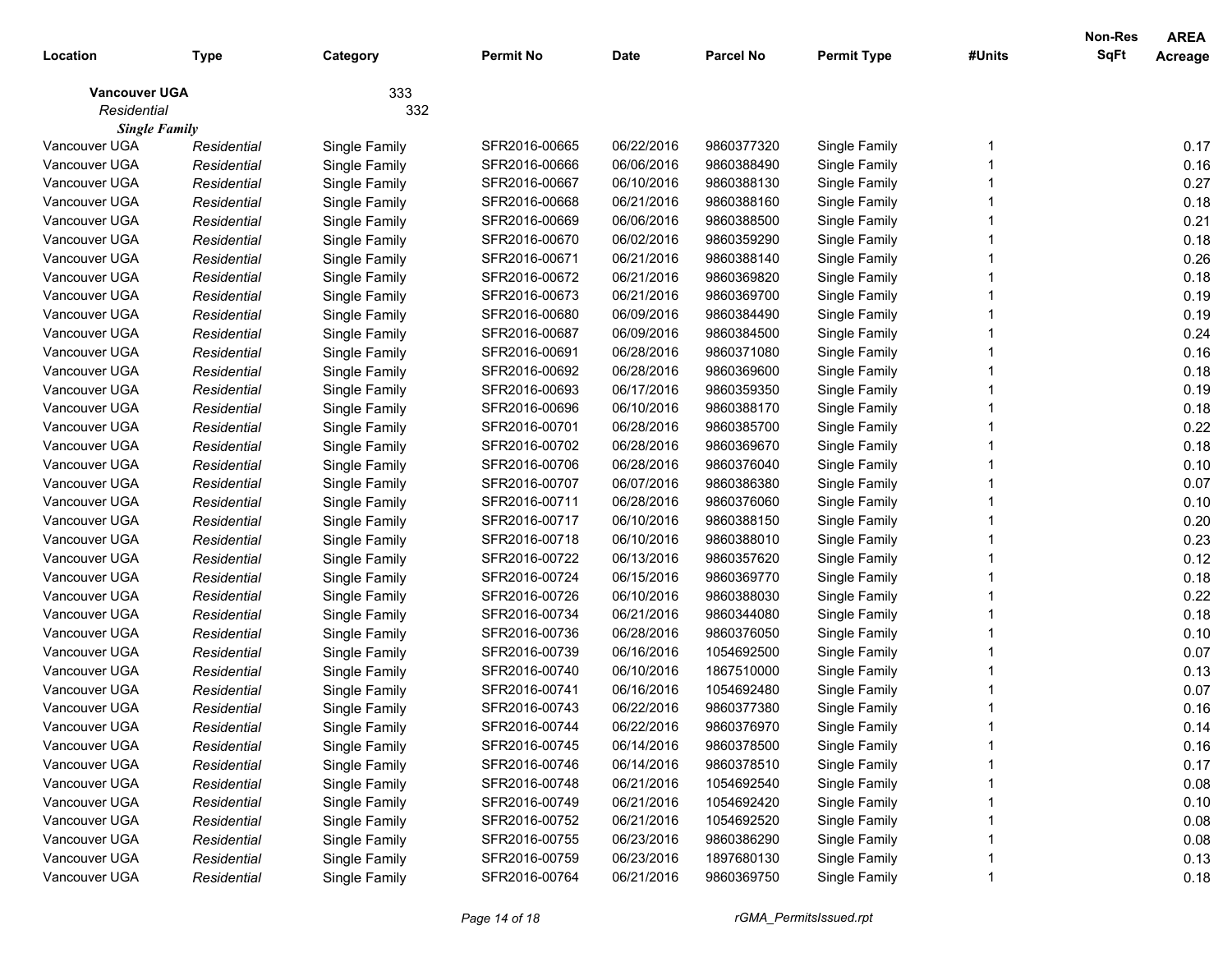| Location             | <b>Type</b> | Category      | <b>Permit No</b> | <b>Date</b> | Parcel No  | <b>Permit Type</b>      | #Units | Non-Res<br><b>SqFt</b>     | <b>AREA</b><br>Acreage |
|----------------------|-------------|---------------|------------------|-------------|------------|-------------------------|--------|----------------------------|------------------------|
| <b>Vancouver UGA</b> |             | 333           |                  |             |            |                         |        |                            |                        |
| Residential          |             | 332           |                  |             |            |                         |        |                            |                        |
| <b>Single Family</b> |             |               |                  |             |            |                         |        |                            |                        |
| Vancouver UGA        | Residential | Single Family | SFR2016-00769    | 06/17/2016  | 9860341840 | Single Family           |        |                            | 0.14                   |
| Vancouver UGA        | Residential | Single Family | SFR2016-00774    | 06/21/2016  | 9860388090 | Single Family           |        |                            | 0.20                   |
| Vancouver UGA        | Residential | Single Family | SFR2016-00785    | 06/24/2016  | 9860341890 | Single Family           |        |                            | 0.27                   |
| Vancouver UGA        | Residential | Single Family | SFR2016-00799    | 06/24/2016  | 9860385630 | Single Family           |        |                            | 0.20                   |
| Vancouver UGA        | Residential | Single Family | SFR2016-00802    | 06/24/2016  | 9860385430 | Single Family           |        |                            | 0.19                   |
| Vancouver UGA        | Residential | Single Family | SFR2016-00810    | 06/24/2016  | 1882160000 | Single Family           |        |                            | 0.19                   |
| Vancouver UGA        | Residential | Single Family | SFR2016-00829    | 06/30/2016  | 9860388020 | Single Family           |        |                            | 0.21                   |
| Vancouver UGA        | Residential | Single Family | SFR2016-00886    | 06/29/2016  | 9860390080 | Single Family           |        |                            | 0.15                   |
|                      |             |               |                  |             |            |                         | 327    | <b>Total Single Family</b> |                        |
|                      |             |               |                  |             |            | Vancouver UGA Sub Total | 335    | 2,655                      |                        |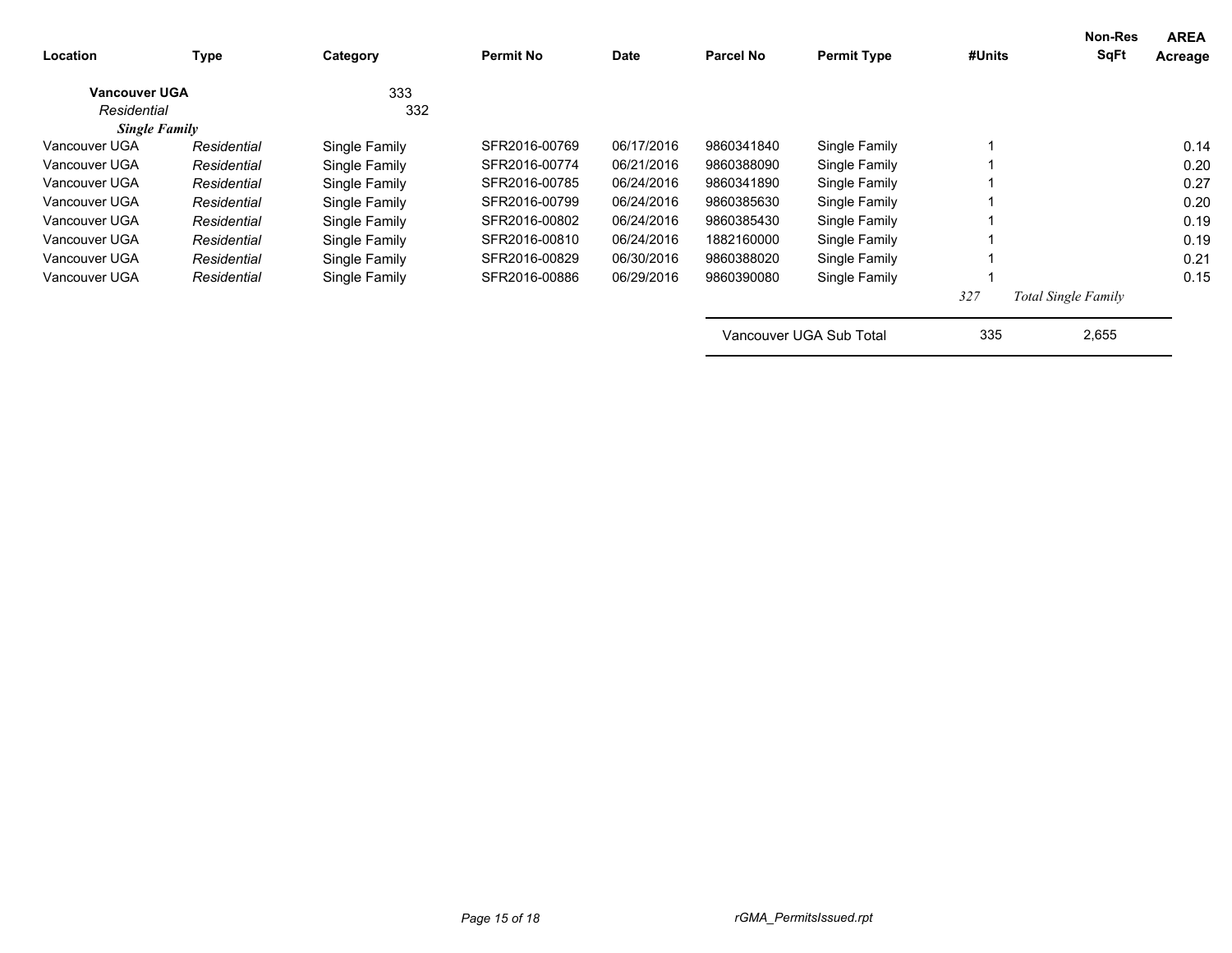| Location    | <b>Type</b>                         | Category      | <b>Permit No</b> | <b>Date</b> | <b>Parcel No</b>    | <b>Permit Type</b> | #Units | <b>Non-Res</b><br><b>SqFt</b> | <b>AREA</b><br>Acreage |
|-------------|-------------------------------------|---------------|------------------|-------------|---------------------|--------------------|--------|-------------------------------|------------------------|
|             |                                     |               |                  |             |                     |                    |        |                               |                        |
| Washougal   |                                     | 25            |                  |             |                     |                    |        |                               |                        |
| Residential |                                     | 25            |                  |             |                     |                    |        |                               |                        |
| Washougal   | <b>Single Family</b><br>Residential | Single Family | 15080055         | 06/30/2016  | 1230010330          | Single Family      |        |                               | 0.18                   |
| Washougal   | Residential                         | Single Family | 15090038         | 04/14/2016  | 1305610240          | Single Family      |        |                               | 0.11                   |
| Washougal   | Residential                         | Single Family | 16030006         | 05/06/2016  | 0751070140          | Single Family      |        |                               | 0.79                   |
| Washougal   | Residential                         | Single Family | 16030008         | 04/04/2016  | 1311870080          | Single Family      |        |                               | 0.18                   |
| Washougal   | Residential                         | Single Family | 16030044         | 04/25/2016  | 1341650070          | Single Family      |        |                               | 0.16                   |
| Washougal   | Residential                         | Single Family | 16030065         | 04/15/2016  | 1323490820          | Single Family      |        |                               | 0.17                   |
| Washougal   | Residential                         | Single Family | 16030070         | 04/20/2016  | 1326060000          | Single Family      |        |                               | 4.90                   |
| Washougal   | Residential                         | Single Family | 16030074         | 04/28/2016  | 9860305540          | Single Family      |        |                               | 0.27                   |
| Washougal   | Residential                         | Single Family | 16030083         | 05/10/2016  | 1311730360          | Single Family      |        |                               | 0.30                   |
| Washougal   | Residential                         | Single Family | 16030088         | 05/03/2016  | 1300310080          | Single Family      |        |                               | 0.25                   |
| Washougal   | Residential                         | Single Family | 16030133         | 05/04/2016  | 1341650080          | Single Family      |        |                               | 0.24                   |
| Washougal   | Residential                         | Single Family | 16040008         | 05/04/2016  | 1311870300          | Single Family      |        |                               | 0.32                   |
| Washougal   | Residential                         | Single Family | 16040044         | 05/12/2016  | 9860382750          | Single Family      |        |                               | 0.18                   |
| Washougal   | Residential                         | Single Family | 16040061         | 06/07/2016  | 1300360940          | Single Family      |        |                               | 0.17                   |
| Washougal   | Residential                         | Single Family | 16040064         | 05/24/2016  | 1311870060          | Single Family      |        |                               | 0.18                   |
| Washougal   | Residential                         | Single Family | 16040073         | 05/31/2016  | 1283581840          | Single Family      |        |                               | 0.11                   |
| Washougal   | Residential                         | Single Family | 16040085         | 05/18/2016  | 1300560500          | Single Family      |        |                               | 0.14                   |
| Washougal   | Residential                         | Single Family | 16050001         | 05/25/2016  | 1305620020          | Single Family      |        |                               | 0.15                   |
| Washougal   | Residential                         | Single Family | 16050003         | 06/13/2016  | 0961589860          | Single Family      |        |                               | 0.29                   |
| Washougal   | Residential                         | Single Family | 16050013         | 06/08/2016  | 1323490600          | Single Family      |        |                               | 0.16                   |
| Washougal   | Residential                         | Single Family | 16050015         | 06/08/2016  | 1323490700          | Single Family      |        |                               | 0.17                   |
| Washougal   | Residential                         | Single Family | 16050016         | 06/06/2016  | 1323490480          | Single Family      |        |                               | 0.15                   |
| Washougal   | Residential                         | Single Family | 16050019         | 06/09/2016  | 1323490560          | Single Family      |        |                               | 0.16                   |
| Washougal   | Residential                         | Single Family | 16050031         | 05/31/2016  | 1311860220          | Single Family      |        |                               | 0.19                   |
| Washougal   | Residential                         | Single Family | 16050090         | 06/13/2016  | 1323490540          | Single Family      |        |                               | 0.16                   |
|             |                                     |               |                  |             |                     |                    | $25\,$ | <b>Total Single Family</b>    |                        |
|             |                                     |               |                  |             | Washougal Sub Total |                    | 25     | 0                             |                        |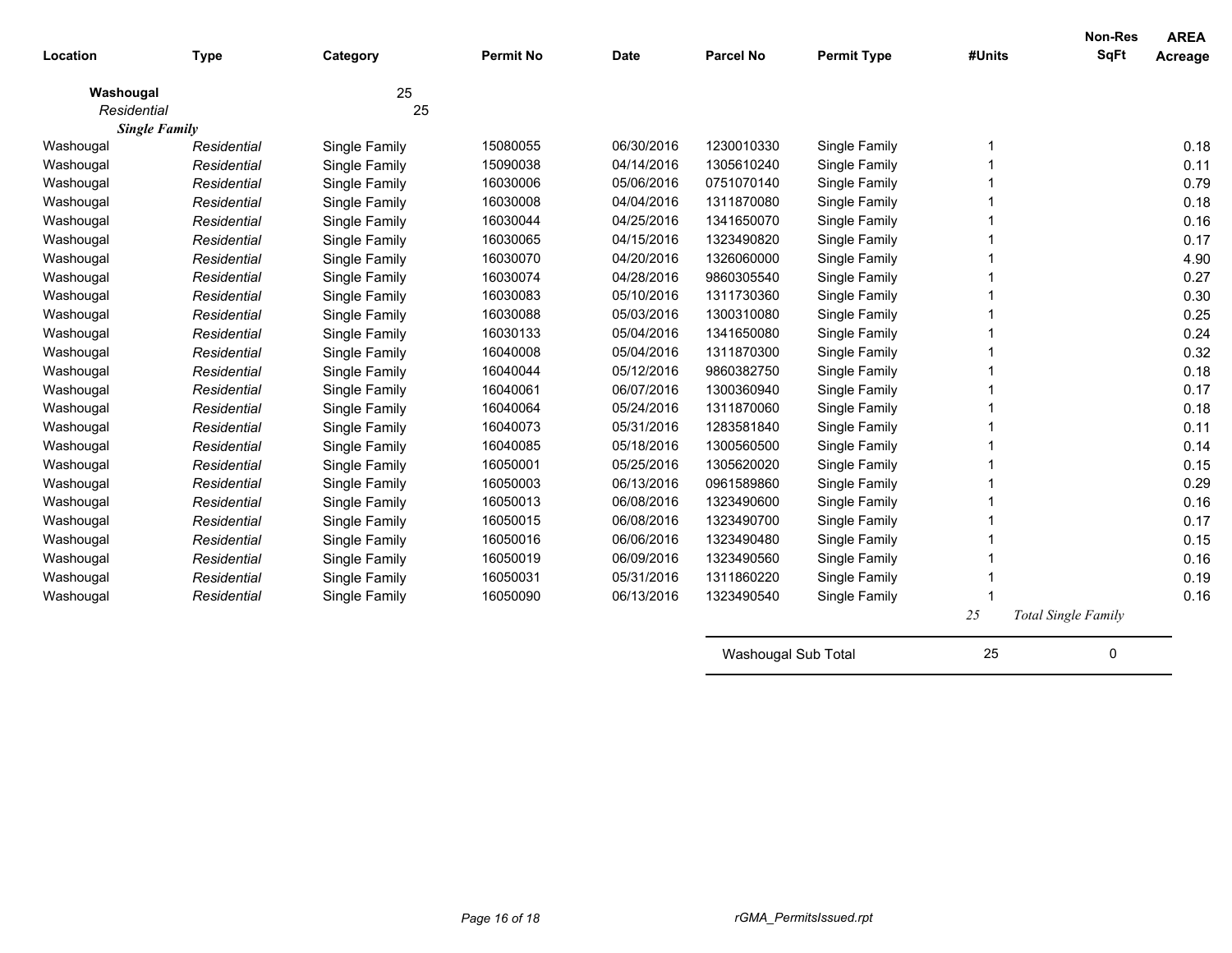|                             |                        |                          |                  |            |                  |                          |        | Non-Res     | <b>AREA</b> |
|-----------------------------|------------------------|--------------------------|------------------|------------|------------------|--------------------------|--------|-------------|-------------|
| Location                    | Type                   | Category                 | <b>Permit No</b> | Date       | <b>Parcel No</b> | <b>Permit Type</b>       | #Units | <b>SqFt</b> | Acreage     |
| <b>Clark County (Rural)</b> |                        | 59                       |                  |            |                  |                          |        |             |             |
| Non-Residential             |                        | 2                        |                  |            |                  |                          |        |             |             |
| Clark County (Rural)        | <b>Non-Residential</b> | <b>Commercial Retail</b> | COM2015-00134    | 04/11/2016 | 1791130000       | <b>Commercial Retail</b> |        | 2,688       | 4.95        |
| Clark County (Rural)        | Non-Residential        | Institutional            | COM2016-00069    | 06/17/2016 | 2042350000       | Institutional            |        | 77,427      | 25.52       |
|                             |                        |                          |                  |            |                  |                          |        | 80115.00    |             |
| Residential                 |                        | 57                       |                  |            |                  |                          |        |             |             |
| <b>Single Family</b>        |                        |                          |                  |            |                  |                          |        |             |             |
| Clark County (Rural)        | Residential            | Single Family            | SFR2015-00703    | 06/29/2016 | 1406410000       | Single Family            | 1      |             | 5.08        |
| Clark County (Rural)        | Residential            | Single Family            | SFR2015-01193    | 04/25/2016 | 1398760000       | Single Family            |        |             | 5.09        |
| Clark County (Rural)        | Residential            | Single Family            | SFR2015-01242    | 04/15/2016 | 1959610000       | Single Family            |        |             | 1.83        |
| Clark County (Rural)        | Residential            | Single Family            | SFR2015-01251    | 06/27/2016 | 9860363610       | Single Family            |        |             | 1.18        |
| Clark County (Rural)        | Residential            | Single Family            | SFR2016-00021    | 05/10/2016 | 1712960000       | Single Family            |        |             | 5.45        |
| Clark County (Rural)        | Residential            | Single Family            | SFR2016-00035    | 04/27/2016 | 1789330000       | Single Family            |        |             | 9.78        |
| Clark County (Rural)        | Residential            | Single Family            | SFR2016-00050    | 04/06/2016 | 2764090000       | Single Family            |        |             | 10.84       |
| Clark County (Rural)        | Residential            | Single Family            | SFR2016-00059    | 04/04/2016 | 1707040000       | Single Family            |        |             | 5.00        |
| Clark County (Rural)        | Residential            | Single Family            | SFR2016-00100    | 04/20/2016 | 9860362150       | Single Family            |        |             | 5.01        |
| Clark County (Rural)        | Residential            | Single Family            | SFR2016-00102    | 04/28/2016 | 2215060000       | Single Family            |        |             | 1.02        |
| Clark County (Rural)        | Residential            | Single Family            | SFR2016-00108    | 05/25/2016 | 1918990000       | Single Family            |        |             | 10.00       |
| Clark County (Rural)        | Residential            | Single Family            | SFR2016-00114    | 04/25/2016 | 2057320000       | Single Family            |        |             | 1.27        |
| Clark County (Rural)        | Residential            | Single Family            | SFR2016-00118    | 04/01/2016 | 1406680000       | Single Family            |        |             | 7.36        |
| Clark County (Rural)        | Residential            | Single Family            | SFR2016-00123    | 04/22/2016 | 1389520000       | Single Family            |        |             | 5.00        |
| Clark County (Rural)        | Residential            | Single Family            | SFR2016-00124    | 05/03/2016 | 2656990000       | Single Family            |        |             | 5.00        |
| Clark County (Rural)        | Residential            | Single Family            | SFR2016-00132    | 05/23/2016 | 2558620000       | Single Family            |        |             | 1.33        |
| Clark County (Rural)        | Residential            | Single Family            | SFR2016-00151    | 04/01/2016 | 2636920020       | Single Family            |        |             | 5.00        |
| Clark County (Rural)        | Residential            | Single Family            | SFR2016-00154    | 05/03/2016 | 2567740040       | Single Family            |        |             | 5.00        |
| Clark County (Rural)        | Residential            | Single Family            | SFR2016-00168    | 04/12/2016 | 2252110000       | Single Family            |        |             | 5.00        |
| Clark County (Rural)        | Residential            | Single Family            | SFR2016-00169    | 05/02/2016 | 2757630000       | Single Family            |        |             | 5.01        |
| Clark County (Rural)        | Residential            | Single Family            | SFR2016-00175    | 04/18/2016 | 1945600000       | Single Family            |        |             | 2.32        |
| Clark County (Rural)        | Residential            | Single Family            | SFR2016-00178    | 05/06/2016 | 1433310000       | Single Family            |        |             | 9.20        |
| Clark County (Rural)        | Residential            | Single Family            | SFR2016-00180    | 04/20/2016 | 2779980000       | Single Family            |        |             | 5.00        |
| Clark County (Rural)        | Residential            | Single Family            | SFR2016-00193    | 04/18/2016 | 2068850100       | Single Family            |        |             | 1.33        |
| Clark County (Rural)        | Residential            | Single Family            | SFR2016-00199    | 04/21/2016 | 2782140000       | Single Family            |        |             | 4.00        |
| Clark County (Rural)        | Residential            | Single Family            | SFR2016-00218    | 06/21/2016 | 2078000000       | Single Family            |        |             | 3.14        |
| Clark County (Rural)        | Residential            | Single Family            | SFR2016-00226    | 05/17/2016 | 1330500000       | Single Family            |        |             | 5.62        |
| Clark County (Rural)        | Residential            | Single Family            | SFR2016-00229    | 06/06/2016 | 2016200000       | Single Family            |        |             | 3.46        |
| Clark County (Rural)        | Residential            | Single Family            | SFR2016-00237    | 06/03/2016 | 2630580000       | Single Family            | 1      |             | 5.10        |
| Clark County (Rural)        | Residential            | Single Family            | SFR2016-00244    | 05/10/2016 | 9860380950       | Single Family            |        |             | 14.54       |
| Clark County (Rural)        | Residential            | Single Family            | SFR2016-00247    | 06/03/2016 | 1935420100       | Single Family            |        |             | 5.08        |
| Clark County (Rural)        | Residential            | Single Family            | SFR2016-00254    | 06/02/2016 | 9860258240       | Single Family            |        |             | 1.00        |
| Clark County (Rural)        | Residential            | Single Family            | SFR2016-00269    | 05/23/2016 | 2560570000       | Single Family            |        |             | 13.33       |
| Clark County (Rural)        | Residential            | Single Family            | SFR2016-00276    | 06/17/2016 | 2162470040       | Single Family            |        |             | 2.34        |
| Clark County (Rural)        | Residential            | Single Family            | SFR2016-00284    | 06/06/2016 | 2162510050       | Single Family            |        |             | 5.01        |
| Clark County (Rural)        | Residential            | Single Family            | SFR2016-00304    | 06/07/2016 | 1945800000       | Single Family            |        |             | 2.32        |